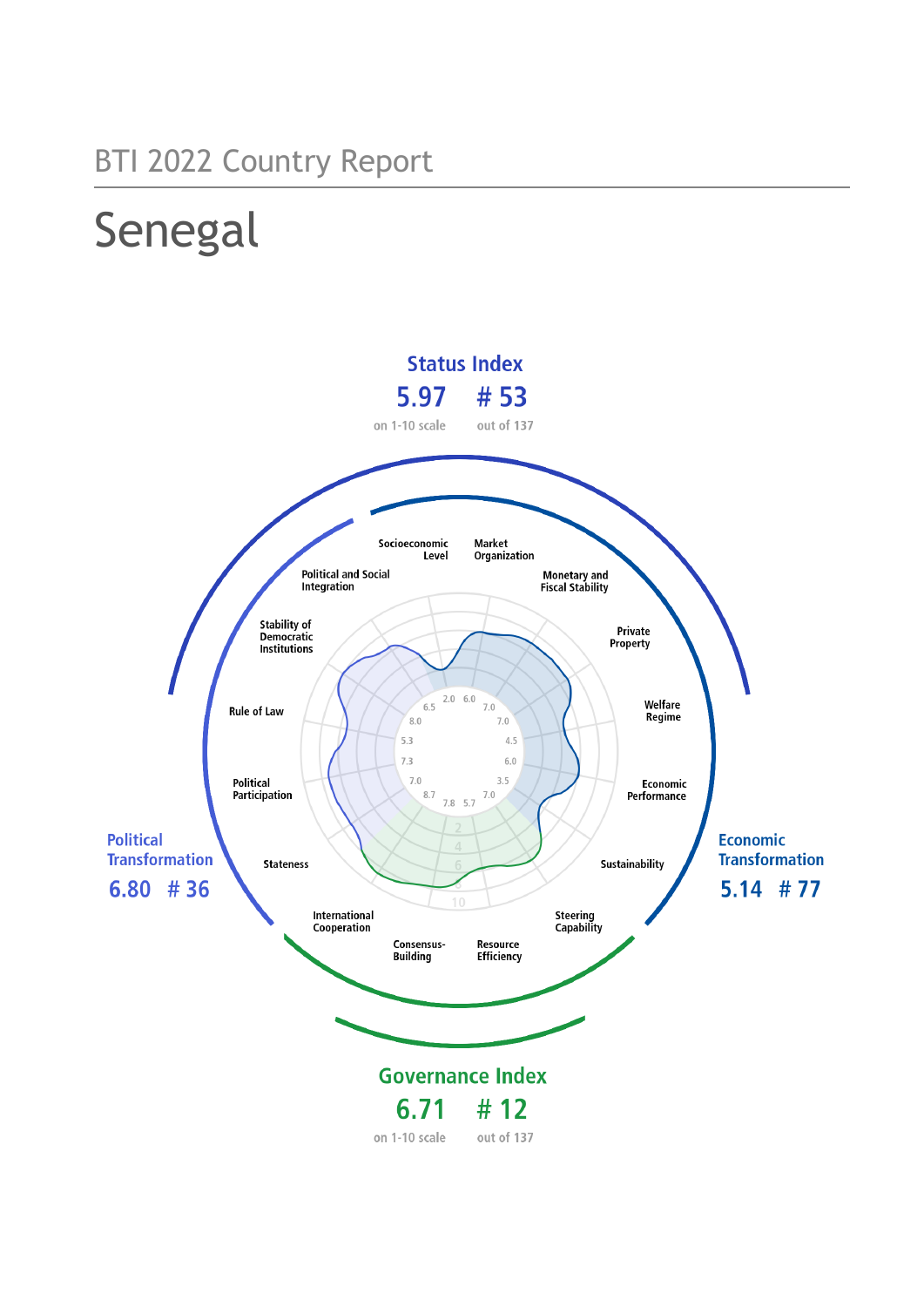This report is part of the **Bertelsmann Stiftung's Transformation Index (BTI) 2022**. It covers the period from February 1, 2019 to January 31, 2021. The BTI assesses the transformation toward democracy and a market economy as well as the quality of governance in 137 countries. More on the BTI at [https://www.bti-project.org.](https://www.bti-project.org/)

Please cite as follows: Bertelsmann Stiftung, BTI 2022 Country Report — Senegal. Gütersloh: Bertelsmann Stiftung, 2022.

This work is licensed under a **Creative Commons Attribution 4.0 International License**.

#### **Contact**

Bertelsmann Stiftung Carl-Bertelsmann-Strasse 256 33111 Gütersloh **Germany** 

**Sabine Donner** Phone +49 5241 81 81501 sabine.donner@bertelsmann-stiftung.de

**Hauke Hartmann** Phone +49 5241 81 81389 hauke.hartmann@bertelsmann-stiftung.de

**Claudia Härterich** Phone +49 5241 81 81263 claudia.haerterich@bertelsmann-stiftung.de

#### **Sabine Steinkamp** Phone +49 5241 81 81507 sabine.steinkamp@bertelsmann-stiftung.de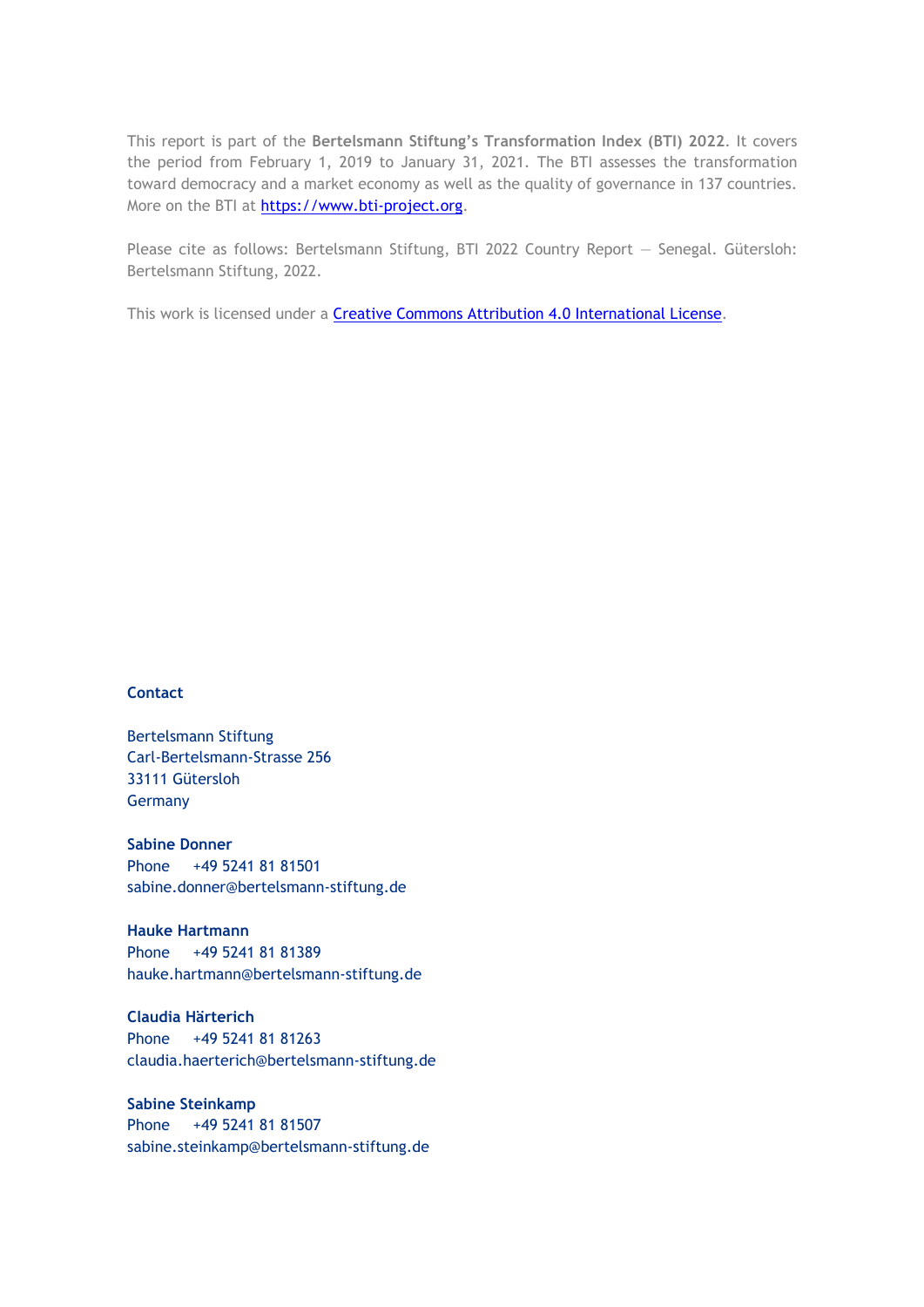#### **Key Indicators**

| Population                         | M     | 16.7 | HDI                            | 0.512 | GDP p.c., PPP $\ S$          | 3481 |
|------------------------------------|-------|------|--------------------------------|-------|------------------------------|------|
| Pop. growth <sup>1</sup><br>% p.a. |       | 2.7  | HDI rank of 189                | 168   | Gini Index                   | 40.3 |
| Life expectancy                    | vears | 67.9 | UN Education Index             | 0.345 | Poverty <sup>3</sup><br>$\%$ | 68.4 |
| Urban population %                 |       | 48.1 | Gender inequality <sup>2</sup> | 0.533 | Aid per capita $\mathsf S$   | 88.6 |
|                                    |       |      |                                |       |                              |      |

Sources (as of December 2021): The World Bank, World Development Indicators 2021 | UNDP, Human Development Report 2020. Footnotes: (1) Average annual growth rate. (2) Gender Inequality Index (GII). (3) Percentage of population living on less than \$3.20 a day at 2011 international prices.

## Executive Summary

President Macky Sall won a second five-year term in the presidential elections of February 2019. Sall was able to carry the first round of the elections in which there was a high voter turnout and which were unanimously considered free and fair by national and international observers. He now is at the apex of his power as he not only governs with a strong mandate, but also has a large parliamentary majority.

The president has used the opportunity to consolidate his power. He abolished the office of the prime minister and attempted to install a "fast track" government that would avoid unnecessary administrative delays. With the arrival of the second wave of the COVID-19 pandemic in late 2020, Sall reviewed the law on states of emergency, inserting provisions that would grant him increased power during natural disasters and medical emergencies.

The second phase of his Plan Sénégal Emergent (PSE), the development strategy that aims to transform Senegal into an emerging economy by 2035, began in 2019. With high growth rates in recent years, a slow but steady increase in foreign direct investment and the conclusion of some key policy projects – such as the opening of the special economic zone in Diamniadio near Dakar – Sall has received national and international praise as a successful African leader.

However, some of his policies have failed to provide results or have been criticized for excluding large segments of the population. The universal health coverage program kickstarted in 2013 is on the brink of failure. Sall's focus on foreign direct investments largely ignores the needs of Senegal's massive informal sector. The Political Dialogue, an inclusive forum meant to tackle the open questions of the polity, has so far failed to provide substantial results.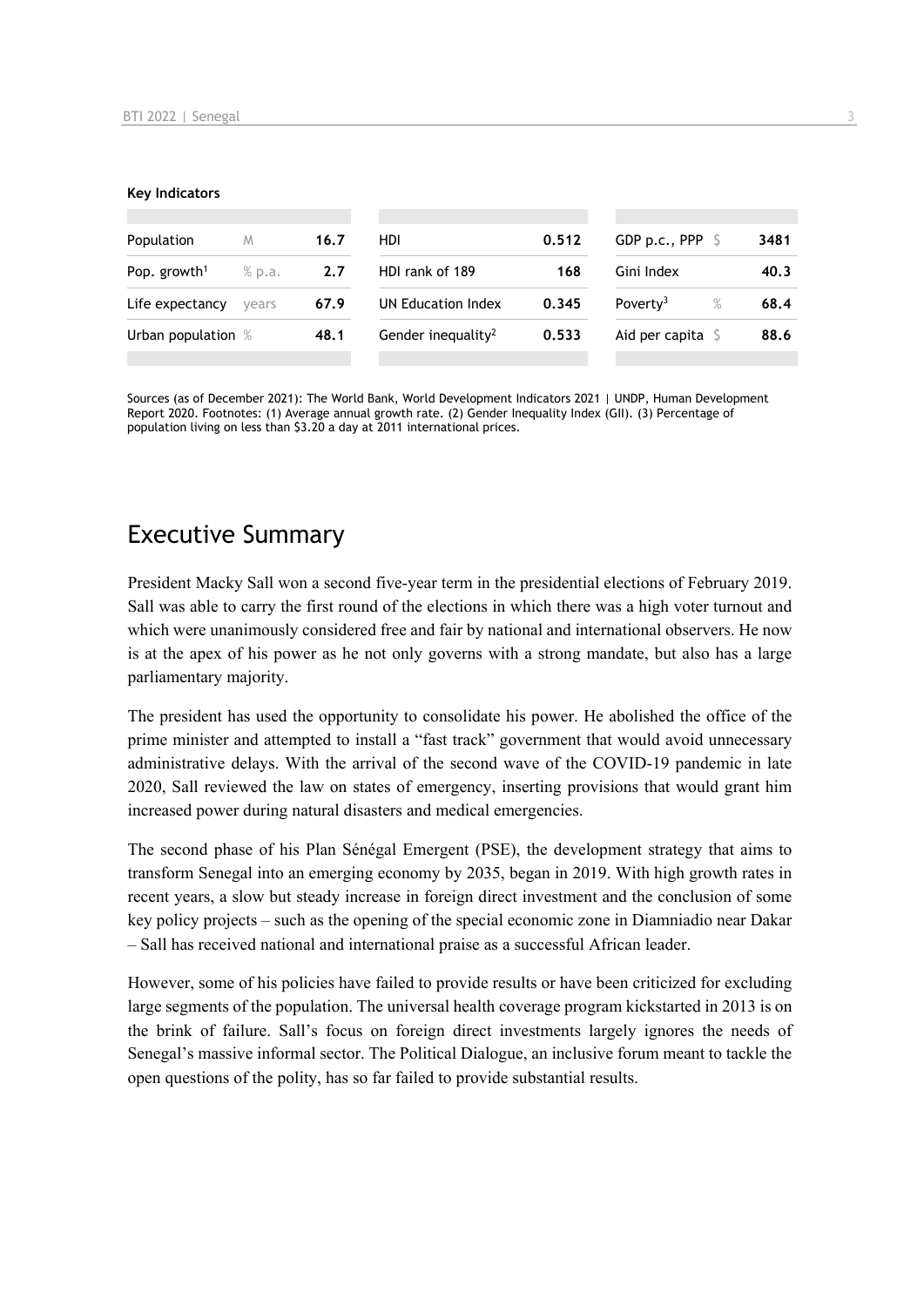Senegal was among the first sub-Saharan African countries to register cases of COVID-19, and has been praised for its swift, transparent, effective crisis management. The government used its scarce resources to establish testing and treatment facilities throughout the country. Emergency aid measures for poor households and protective measures for (formal) employment and (formal) enterprises were quickly established. Senegal was able to weather the first wave with an official death toll below 500, with its medical facilities never facing critical capacity overload.

However, some measures such as the nightly curfew and restrictions on free movement were met with resistance by urban youth and informal sector workers, as these were hit hardest by the loss of economic opportunities. The economic toll, particularly for the most vulnerable members of society, has been massive. Many Senegalese attribute the rise of irregular emigration to the Canary Islands to a lack of opportunities, particularly for urban youth. Months of education lost due to the closing of schools will also hamper progress in a country with a literacy rate of about 50%.

The government has reviewed its implementation strategy of the PSE and now aims for a stronger autarky in food production and in key industrial sectors such as pharmaceuticals. At the time of writing, the second COVID-19 wave was enveloping the country and the government had responded with light measures, limited to Dakar and Thiès. However, as discipline fails and some members of the population become frustrated with what they see as increasingly aloof communications from the president, the effects will certainly be different from those in 2020.

## History and Characteristics of Transformation

Since its independence in 1960, Senegal has been a politically exemplary country in West Africa despite an initial period of one-party rule. The party of the country's first president, Léopold Senghor, which was renamed Parti Socialiste (Socialist Party, PS) in the 1970s, ruled the country for over 40 years. In 1976, the one-party state authorized the existence of three political parties. The Parti Démocratique Sénégalais (Democratic Senegalese Party, PDS) became the main opposition party for the next 20 years. Senghor stepped down voluntarily in 1980 and the Senegalese party system was fully liberalized in 1981.

The first peaceful transition of power occurred in 2000 when longtime opposition leader Abdoulaye Wade (PDS) won the presidential election – in part because of the support of former PS faction leaders. Wade embraced anti-colonial and anti-imperialist rhetoric but did not fundamentally alter the country's course, which relies on a broad consensus of societal actors. He was a shrewd power politician, who would remove prime ministers when they became too powerful. Macky Sall, prime minister from 2004 to 2007, was publicly humiliated, dismissed as president of the National Assembly and as the PDS's deputy secretary-general and narrowly escaped judicial prosecution for corruption. In 2008, he founded his own political party, the Alliance for the Republic (APR). When in December 2011, Wade announced his candidacy for a third term in office, constitutionally controversial but validated by the country's constitutional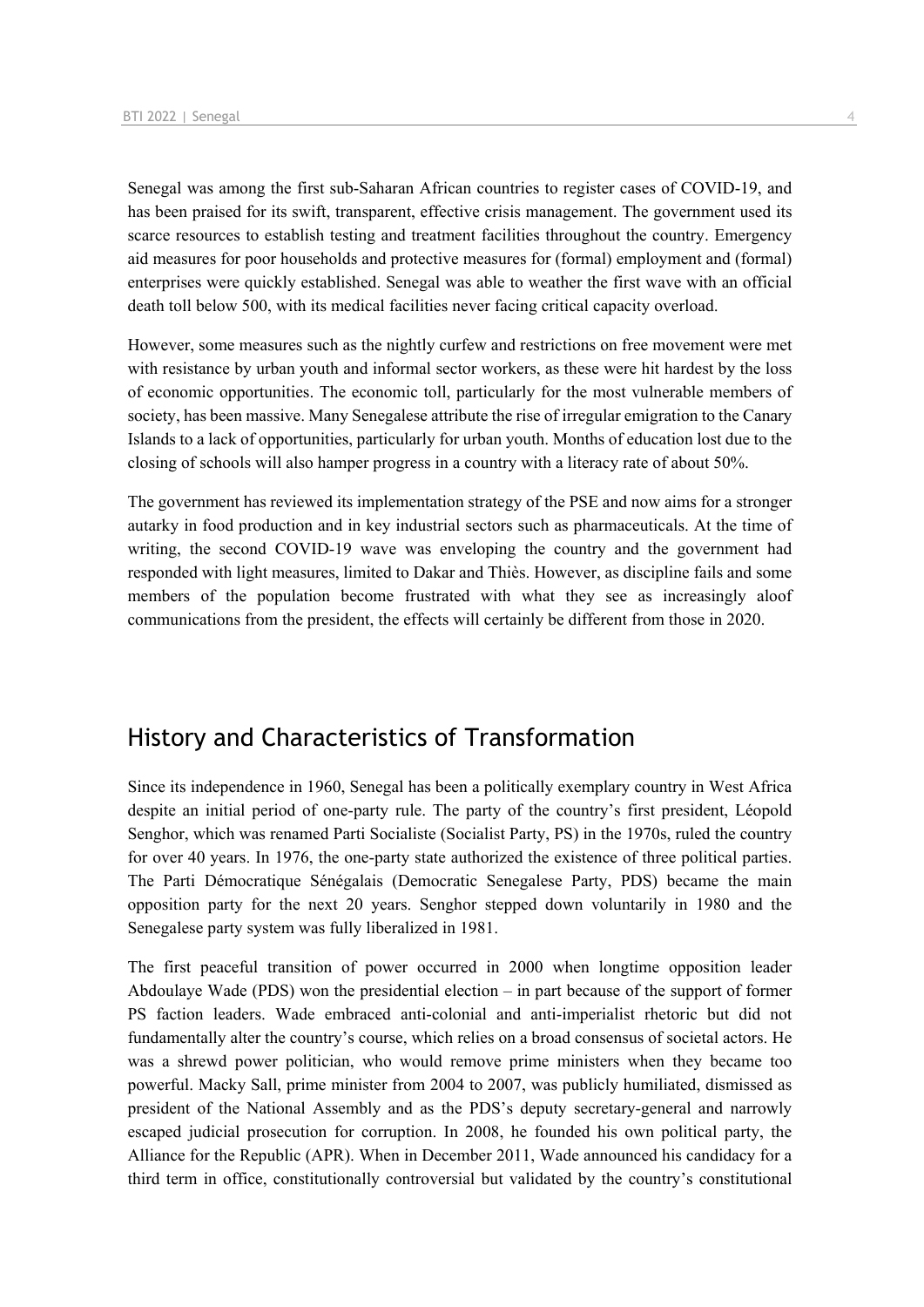council, a wave of protest ensued. In the 2012 elections, Macky Sall emerged as newly elected president in the second round. Wade immediately accepted defeat, and a second peaceful transition of power occurred.

Senegal's macroeconomic situation deteriorated in the early 1990s. After a 50% devaluation of the regional currency, the CFA franc, and a structural adjustment program, in 1994, inflation was kept low and growth picked up, but living conditions barely improved. Between 2000 and 2008, annual growth rates were around 5% - relatively high compared to many economies of the subregion, but insufficient to meet the needs of a growing, increasingly urban population. Between 2009 and 2013, economic growth slowed, averaging only 3.5%, according to World Bank figures. From 2014 on, the services sector, investments and exports picked up and growth usually averaged above 6%. This is one of the highest growth rates on the continent.

In the last ten years, the country has risen to lower middle-income status, according to the World Bank. The government made massive investments in the country's infrastructure, including a new airport, a highway to the capital, a satellite town outside Dakar (to decongest the peninsula), offshore oil and gas production, and stadiums. Senegal has embarked on a decidedly investmentfriendly course, embedded in regional and global cooperation. The Sall government has been able to mobilize international support and greatly improved relations not only with international financial institutions, such as the World Bank and the IMF, but has also been a regular guest at G20 summits. Sall has entered the Compact with Africa and follow-up initiatives such as the Partnership for Reform with the German government. However, immense structural challenges, such as low formal employment, little in the way of manufacturing, high inequality and unemployment and a vast informal sector remain.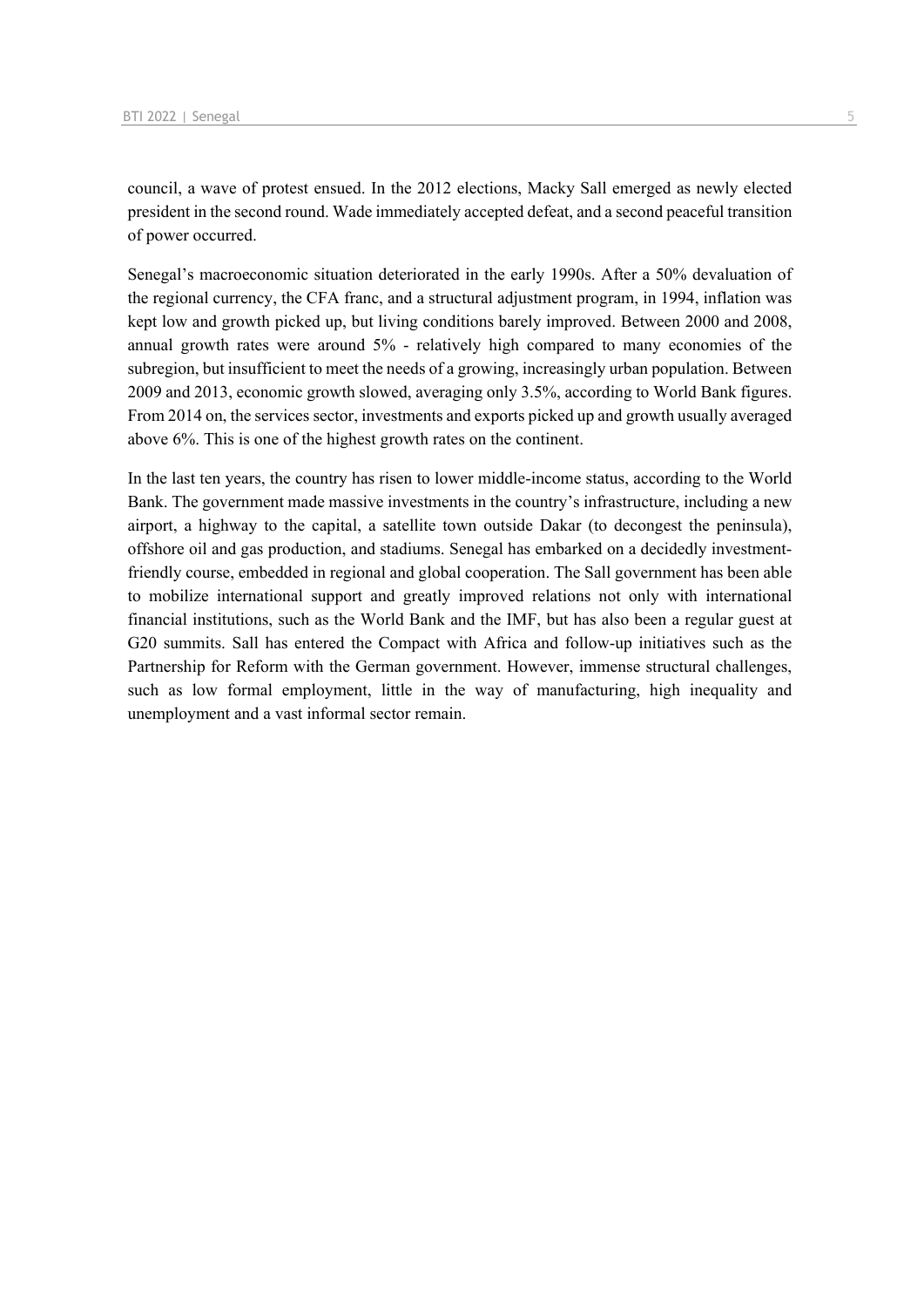The BTI combines text analysis and numerical assessments. The score for each question is provided below its respective title. The scale ranges from 1 (worst) to 10 (best).

## Transformation Status

## I. Political Transformation

#### **1 | Stateness**

The monopoly of force largely remains with the Senegalese state. In the province of the Casamance – located south of the neighboring English-speaking country of The Gambia – the separatist Mouvement des Forces Démocratiques de la Casamance (MDFC) and other groups have been struggling for independence in the geographically isolated region since 1982, with violence escalating during the 1990s and the 2010s. The region remains in a state of "neither war, nor peace." The rebels have been significantly weakened and factionalized, but remain deeply involved in the region's shadow economy, particularly in the illegal trade in rosewood. The ouster of Gambia's longtime President Yahya Jammeh in 2017 has deprived them of a longtime ally.

State control is limited in Touba, the seat of the Mourides, one of the two major Muslim brotherhoods. Brotherhoods are a special form of the Sufism dominant in Senegal, constituting a link between Islam and older traditions and practices. Touba has its own militias to secure peace and enjoys (informal) autonomous status. It is a special economic zone and a cornerstone of Senegal's shadow economy (fake medication, smuggling and money-laundering).

There is a general tendency for religious leaders and presidential candidates to support youth groups that can be used for violence. Violent electoral clashes happened in 2019, albeit on a much lower scale than in many West African countries. In December 2020, the Senegalese police discovered an illegal prison run by adherents to a religious leader, sparking discussions about the state of the government's monopoly on the use of force.

#### Question Score

| Monopoly on the        |
|------------------------|
| use of force           |
|                        |
| 106<br>$\frac{22}{10}$ |
| 8<br>Q 7               |
|                        |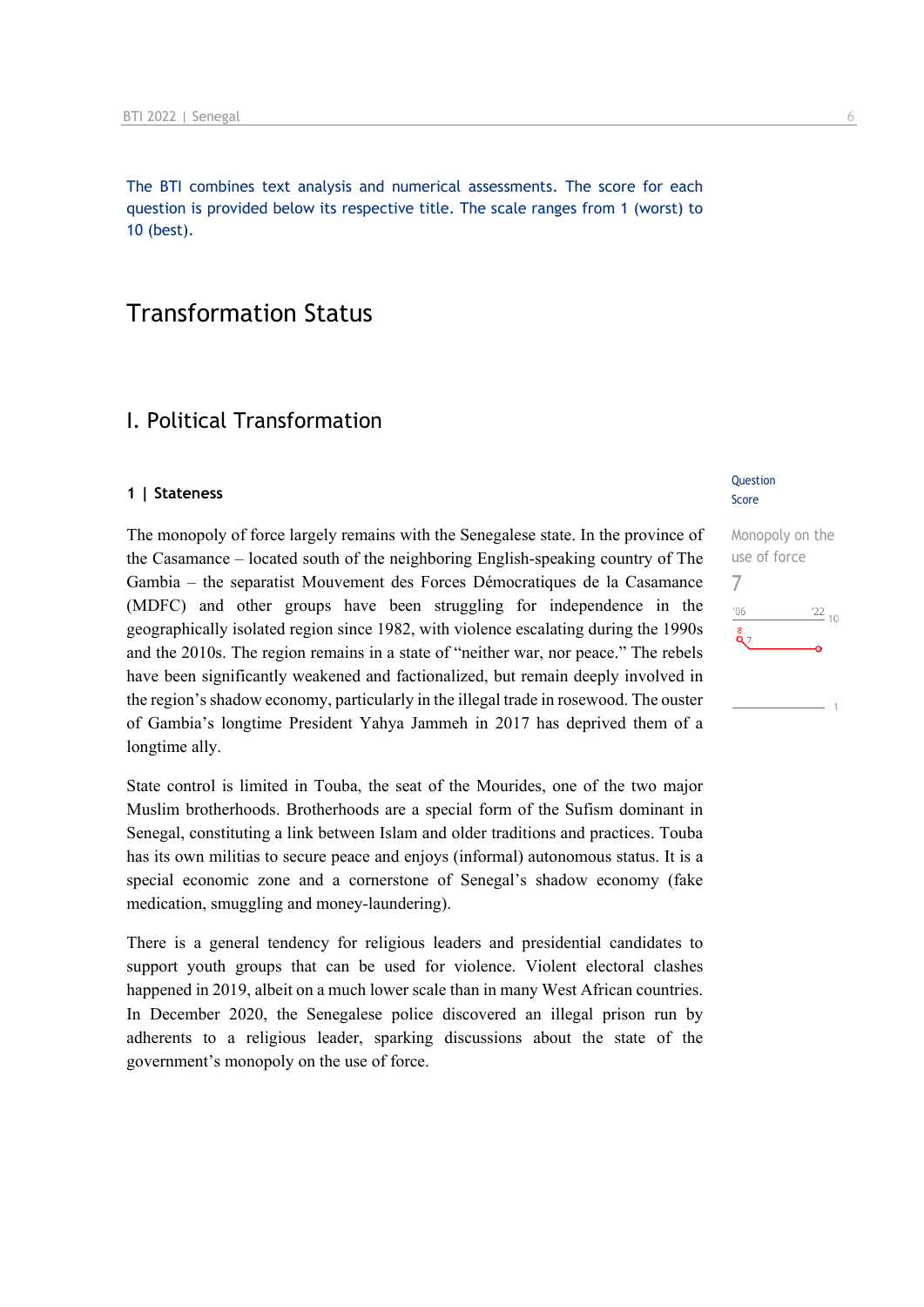Senegalese citizens widely accept Senegal as a nation-state. Senegal's first president, Léopold Sédar Senghor, strongly emphasized the laic, social and democratic character of the country, which remains constitutionally enshrined. Senghor, a member of both a religious and ethnic minority (a Catholic Serer), assuaged the fears of smaller groups that they would be dominated by the largest group, the predominantly Muslim Wolof, who account for more than 40% of the population. This broad consensus has remained stable, as various religious and ethnic groups accept the authority of the Senegalese state. State authorities are keen to quell any separatist notions, and the formation of political parties on ethnic or religious grounds is not permitted. There are no pronounced, systematic exclusions on racial, ethnic or religious grounds. Interethnic tensions are not completely absent and there are complaints about ethnic favoritism, but these tensions and complaints are unrelated to the question of who qualifies as a Senegalese citizen.

Senegal's state structures are modeled on French colonial structures, which date back to the mid-nineteenth century. Among the French-speaking countries in West Africa, Senegal was most influenced by France, with the exception of the southern and geographically isolated region of the Casamance, which came under French colonial rule relatively late, after a period of Portuguese control.

Secularism is a constitutional principle in Senegal. Religious authorities, however, exert significant influence. While the Sufi brotherhoods have largely refrained from endorsing presidential candidates since the late 1980s, their leaders frequently issue statements that reach into the sphere of civil liberties, such as strong condemnations of homosexuality. The spiritual leader of the Mourides, Khalif Mbacké, was able to act as the main mediator of the "reconciliation" between President Macky Sall and his predecessor, Abdoulaye Wade, that was publicly staged in September 2019. The reconciliation was followed by the release from prison of Dakar's former major, Khalifa Sall, and the return to Senegal of Wade's son Karim. Both have served prison terms for corrupt practices.

The brotherhoods view themselves as largely beyond criticism and attempt to impede the free press if journalists come close to their centers of power. When a newspaper reported a religious leader's illness with COVID-19, the leader's adherents vandalized the newspaper's offices. During the pandemic, the government was reluctant to impose a strict lockdown on mosques, relying on the brotherhoods' cooperation.

Brotherhood-led media outlets are springing up in the country. While the focus is on religious and spiritual subjects, this could develop into a power source.

How this religious power would be translated into votes is open to speculation. The strongly religious Parti de l'Unité et de Rassemblement (PUR) of Issa Sall, which represented one of Senegal's small brotherhoods, performed below expectations in the 2019 presidential elections with only 4.07% of votes cast in the candidate's favor.

State identity 9  $\frac{22}{10}$ 

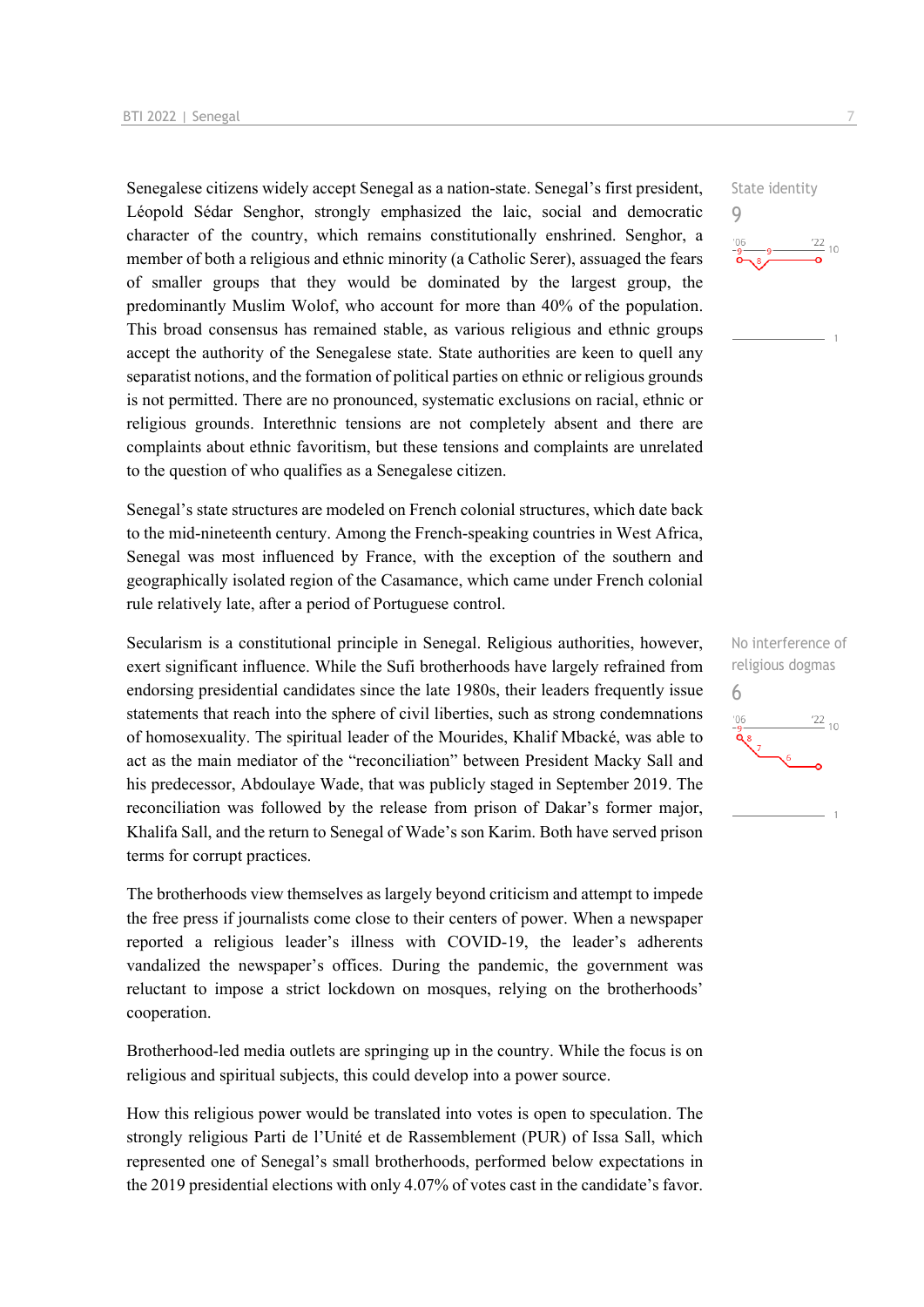There are also doubts about the influence of the brotherhoods on young Senegalese. Koranic schools, many of which are largely outside their control and target street children, preach a conservative brand of Islam that could endanger the peaceful coexistence of religions in Senegal. Brotherhoods are widely seen as an effective shield against radical Islam.

State administration extends to the whole country. However, the administration is less present in rural areas far from the capital. Health and education facilities (as well as other public services) are more abundant in coastal areas and become increasingly scarce the further east the location is. The functioning of the administration is at times deficient due to a lack of adequate (human) resources and poor infrastructure. Officeholders' lack of accountability creates additional problems.

The decentralization process, which began in 1996 and the transfer of certain responsibilities to local authorities has not included the adequate transfer of the necessary budgets to implement effective policies, as local authorities are not fully financially autonomous. Senegal underperforms in tax capture and tries to offset this by attracting private money (e.g., through public-private partnerships), but this often leads to diminished services for poor households.

Social services remain limited. Their delivery is not guaranteed countrywide, nor to all segments of the population. This is particularly true with regards to health and education. Attempts to establish a system of universal health coverage since 2013 have been largely unsuccessful, due to policy flaws and financing gaps. However, treatment of COVID-19 was covered by the state and Senegal quickly established countrywide testing and treatment facilities.

During the pandemic, UNICEF reported an interruption in health services not related to COVID-19 such as immunizations and tuberculosis treatment, as well as in administrative services such as civil registrations. Education was interrupted for several months during the COVID-19 pandemic but resumed in late 2020.

#### **2 | Political Participation**

Elections in Senegal have long been considered free and fair. The country has undergone two peaceful transfers of presidential power (in 2000 and 2014). President Wade's third-term ambitions were highly contested but ultimately allowed by the Constitutional Council. He was, however, thwarted at the polls. Rumors about Macky Sall's third-term ambitions seem premature, but the topic may become heated in the coming years as Wade has paved the way for a possible third term.

The presidential elections of 2019 were deemed free and fair by domestic and international observers. Calls for a boycott by former President Wade did not resonate with the population and were largely seen as an emotional response to his son Karim

Basic administration 6  $\frac{22}{10}$  $'06$ 

Free and fair elections 7 $\frac{22}{10}$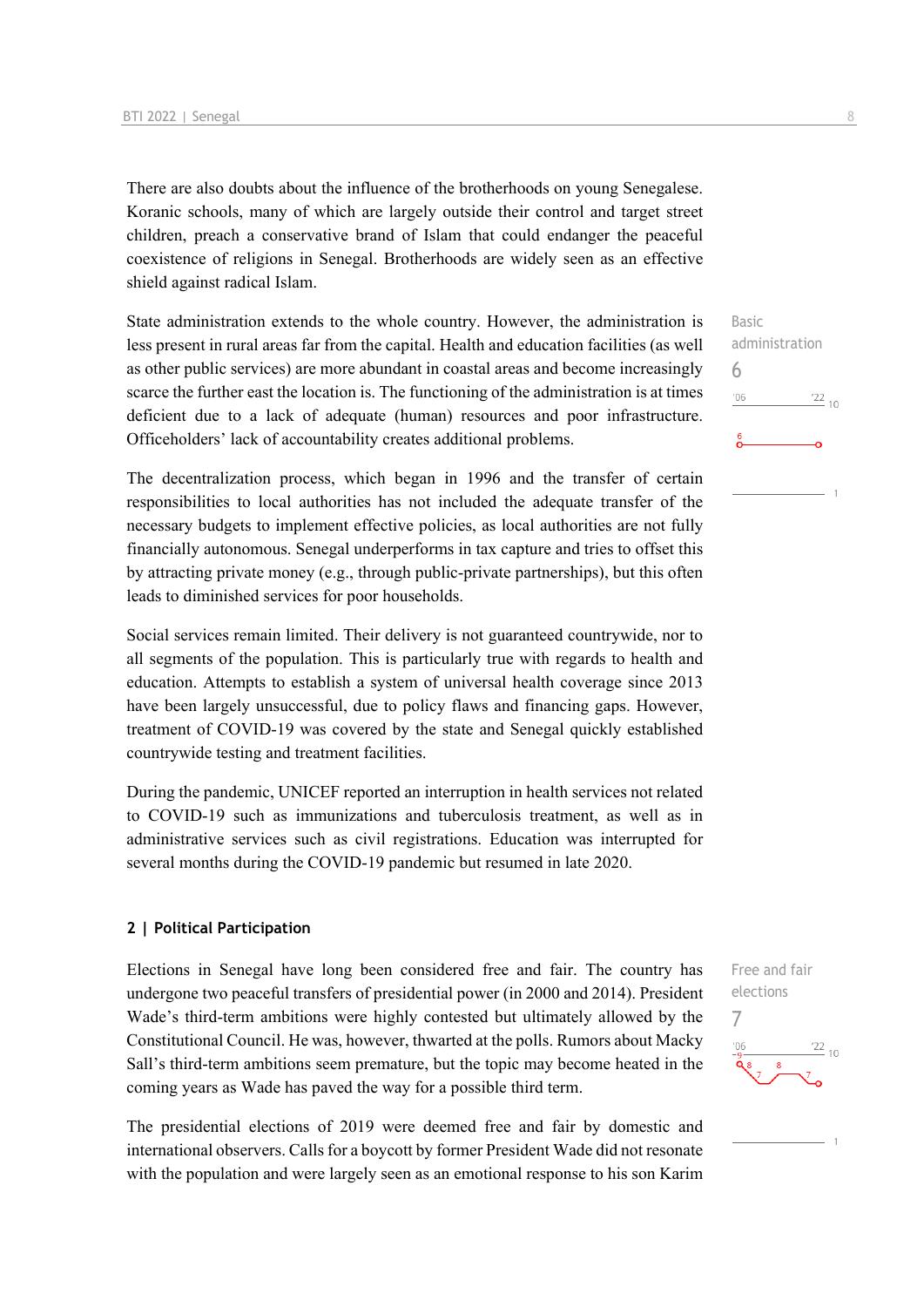being excluded as a candidate. Parliamentary elections, in 2012 and 2017, and constitutional referendums, in 2016, have also largely been considered free and fair. There are incidents of electoral violence, but on a far lesser scale than in many other countries in the subregion.

Allegations regarding the quality of the electoral register have been frequent. An audit of the register is ongoing, but this has led to delays in holding local elections initially scheduled for June 2019. While it is widely acknowledged that the register needs overhauling, the government has been criticized for acting slowly on this.

Senegal has a permanent electoral commission, the Commission Electorale Nationale Autonome (CENA), members of which are nominated by the president. CENA is often criticized for delays in its working process. The opposition questions its impartiality.

Political party formation is allowed, but the minister of the interior has considerable power over the registration process. Parties are constitutionally prevented from referring to racial, ethnic, religious, linguistic, gender or regional identities for fear of separatism. However, the Parti de l'Unité et de Rassemblement (PUR), which is largely seen as a religious party, was allowed to form. The 2016 constitutional reform sought to limit the number of candidates running for office by introducing the "parrainage," an increase in the number of signatures required to appear on the presidential ballot. Despite protests against the parrainage, the presidential elections in 2019 have proved it rather successful.

The political system of Senegal concentrates a great deal of power in the presidency. There are no strong veto powers in the National Assembly or in the courts. Officeholders are highly subordinate to the president and government officials are frequently replaced by the president without public or parliamentary debate.

Religious groups come closest to having veto powers. They are especially influential over matters of public morality but are also known to have economic interests. Any attempt to liberalize Senegal's extremely restrictive legislation on homosexuality or abortion would undoubtedly be met with resistance from religious elites. It is unlikely that the central government would move to change this, as political and religious elites generally benefit from each other.

The army is apolitical and army officers are well-trained, well-paid and loyal to the civilian command. The Sall government has taken symbolic action against corruption and bad governance but has difficulty demonstrating a hard stance against corruption within its own ranks.

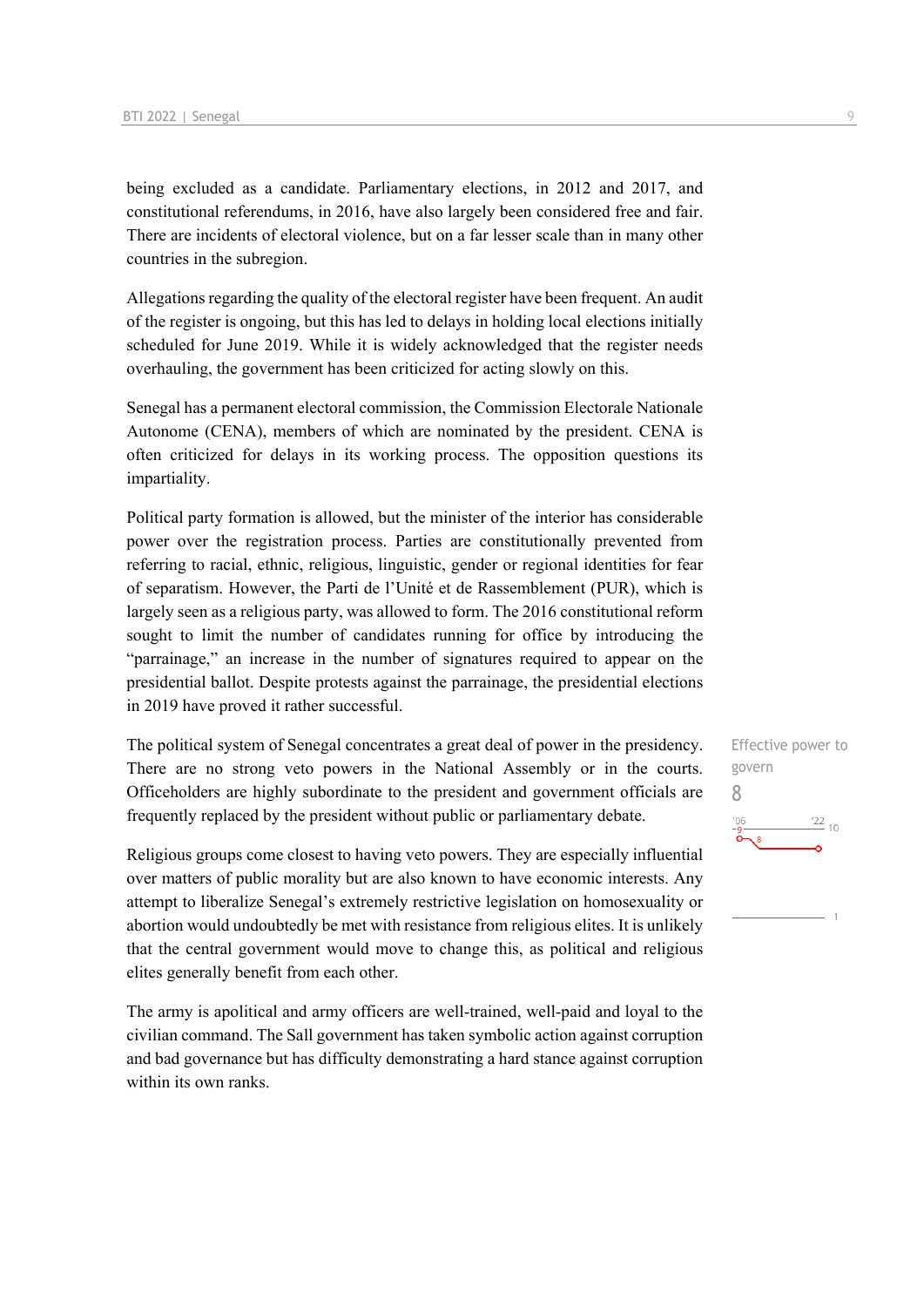The right to assemble and to organize peaceful demonstrations is constitutionally guaranteed and protests are frequent, especially in Dakar. However, some demonstrations are banned on seemingly arbitrary grounds, often on short notice. Demonstrations were banned during the state of emergency during the COVID-19 pandemic, while religious gatherings were still allowed. The state of emergency and the consequent ban on demonstrating was renewed several times and still in place on January 31, 2021.

Senegalese civil society can assemble freely, with the notable exception of LGBTQ groups and HIV/AIDS support groups active in the gay community. Trade unions can assemble freely.

Freedom of expression is guaranteed. Print media and radio stations are numerous and represent diverse interests and opinions. However, an increasing number of media outlets belong to, or are close to, individual politicians or religious leaders, clearly impeding their neutrality.

Some legal developments cast doubts on the government's commitment to freedom of the press. The press code of 2017, which was designed to limit the forming of media monopolies and strengthen measures of media self-regulation, failed to decriminalize press offenses. The media have had less leeway since its adoption and the new law has clearly had a partially repressive effect. This has affected the behavior of journalists and encouraged self-censorship by those who are afraid of being prosecuted, particularly since the decrees that could limit the law's effects were only signed in January 2021.

Journalists are occasionally threatened or arrested for reports or social media posts the government deems offensive. In August 2020, the editorial offices of a newspaper were vandalized by religious zealots after the newspaper reported that the zealots' leader had been hospitalized with COVID-19.

Freedom of information is constitutionally guaranteed but granted in an arbitrary manner. A freedom of information law is in the making after increasing calls for one from stakeholders.

Association / assembly rights 7  $\frac{22}{10}$ 



Freedom of expression 7 $\frac{22}{10}$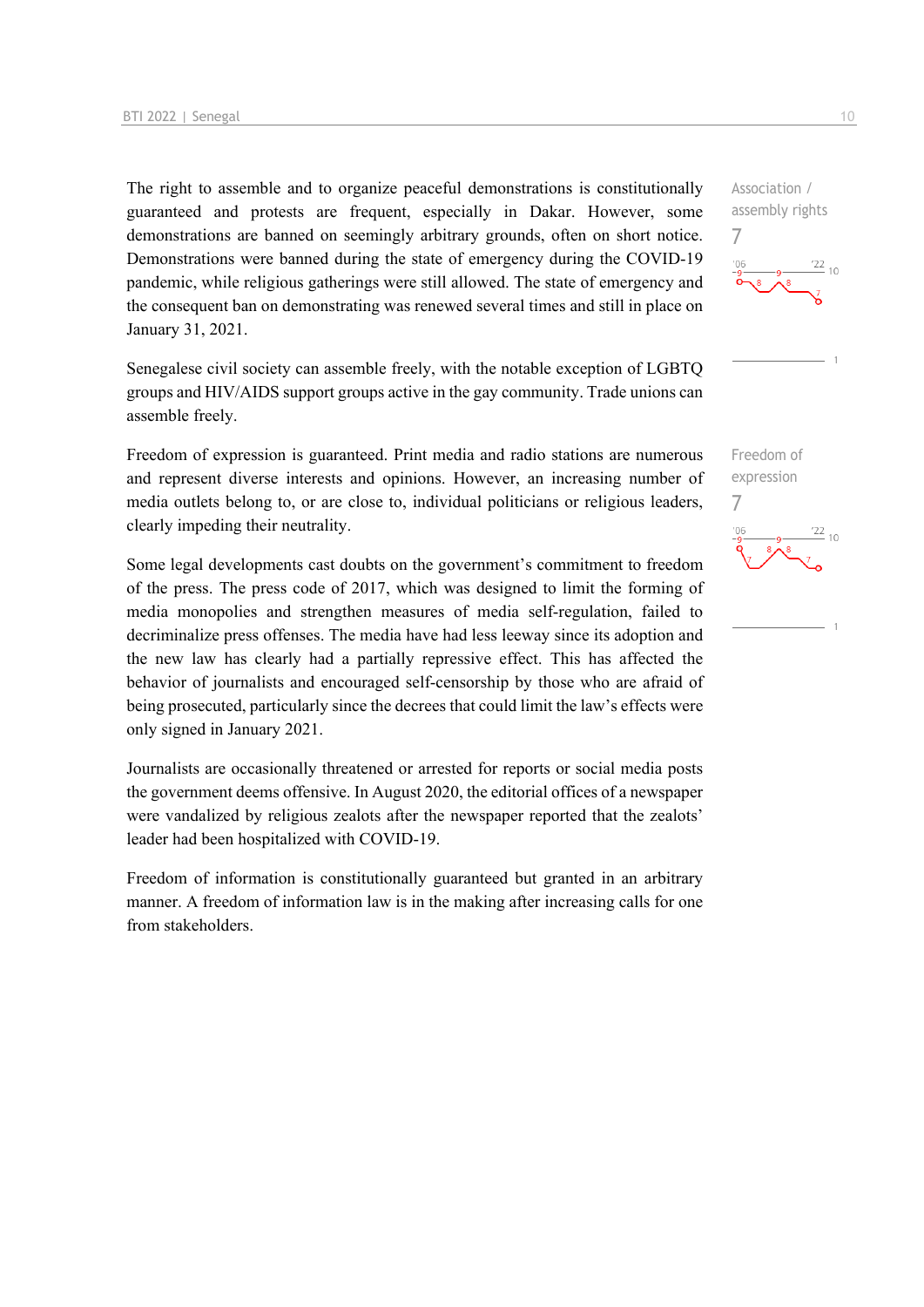#### **3 | Rule of Law**

The Senegalese presidency possesses immense power. The legislative branch continues to be weak, as does the opposition. This became especially true after the inclusion of the second strongest contender for the presidency in 2019, Idrissa Seck, and his Rewmi Party in government in November 2020. Although a system of checks and balances is constitutionally provided for, it is not fully realized. Neither the National Assembly, which has no means to contravene the executive's power, nor the judiciary, which frequently fails to prove its independence from the government, acts as an effective counterbalance. Attempts to strengthen the role of the opposition leader have largely been unsuccessful, as have attempts to change the nomination system for judges, who are highly dependent on the presidency.

The president declared a state of emergency during the COVID-19 crisis. This followed existing procedures, was time-bound and subject to review by parliament.

The Senegalese judiciary is built on the French model. While Senegal's judges have a reputation for being well trained, their independence is arguably constrained by the executive, particularly in cases concerning politicians. Corruption remains a major problem, as does underfunding and understaffing of the judiciary.

Careers depend largely on the presidency. President Sall has backpedaled on promises to change this. The case of Souleymane Teliko, the president of the Senegalese Judges' Union, illustrates the executive's authority. After having criticized judicial procedures in the trial of Khalifa Sall, Dakar's former mayor, the Conseil supérieur de la magistrature (CSM, high judicial council) reprimanded Teliko in November 2020. The CSM is headed by the president of the republic and the minister of justice, and makes decisions regarding judicial appointments.

Complicated, expensive procedures often lead the courts to defer decisions to traditional means of conflict resolution, particularly in more rural areas.

Allegations of corruption in the government are widespread: The president's brother, Alioune Sall, a businessman and politician, was at the center of a scandal involving the granting of oil licenses and a well-paid consultancy contract with the exploitation company, PetroTim (he was acquitted in January 2021). Sall's brother-in-law, Minister of Transport Mansour Faye, was accused of corrupt practices while serving as mayor of the city of Saint Louis and has publicly displayed disdain for the National Office Against Fraud and Corruption (OFNAC), confirming doubts about the accountability of those close to the president. There have also been allegations of disrespect of tender rules pertaining to transportation of food aid during the COVID-19 crisis.

While the Sall government reactivated the special Court de Repression contre l'Enrichissement Illice (CREI), designed to fight illegal enrichment and corruption in government, this court does not target members of the current government and administration. The only notable case that led to prosecution was that of Karim Wade,





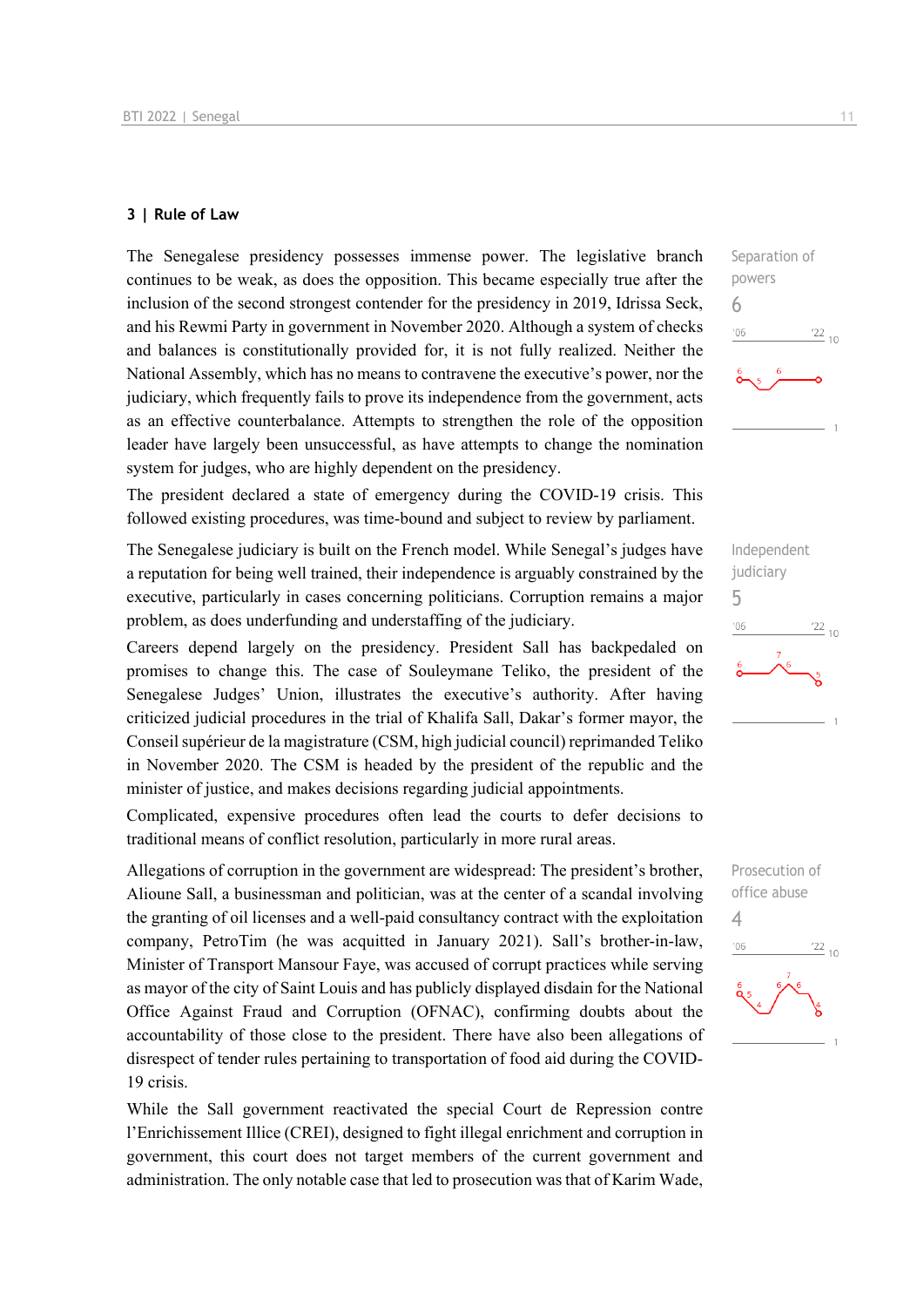the son of former President Wade. Afterwards, the CREI's reputation as an apolitical institution was tarnished. Some segments of the public strongly suspect that political motives were at play in the trial and conviction of former Dakar mayor, Khalifa Sall, widely considered a potential challenger to Macky in the 2019 election.

The media reports on budgetary debates and corruption allegations in a timely manner. Senegal's civil society frequently stages public protests and uses opportunities to voice concern about government corruption but has trouble gaining access to relevant government documents. Corrupt officeholders at low administrative levels rarely attract public attention. Petty corruption is a fact of daily life.

Civil rights are generally respected in Senegal. The violation of civil rights is in theory subject to criminal punishment. Reported abuses by state agents are frequently not investigated and remain unpunished, as is the case for human rights abuses in the conflict-ridden region of Casamance.

Equality before the law and equal access to justice and due process under the rule of law are enshrined in national legislation. In practice, however, these rights suffer from social, economic and cultural restrictions. LGBTQ persons are criminalized and frequently jailed. Homosexuality is viewed as an "act against nature." Abortion is banned under any circumstances. Women are frequently jailed for having abortions, even if they have been raped.

Pretrial detentions are often arbitrarily extended. Prisons are overpopulated and suffer from abhorrent sanitary conditions.

Senegal has ratified the United Nations convention on the rights of the child, but child labor is common. Boys are by tradition frequently placed in the custody of a Quran teacher, where they are often exposed to violence, sexual abuse and forced to beg on the streets. In April 2019, a child was found beaten to death by his Quran teacher. In November of that same year, pictures of boys who were chained in a Quranic school surfaced, leading to widespread outrage among the urban population. Six people were arrested, but later freed on parole.

The state of emergency during the coronavirus pandemic restricted freedom of movement. A curfew led to widespread anger among urban youth and workers in the informal sector, who were often unable to work.

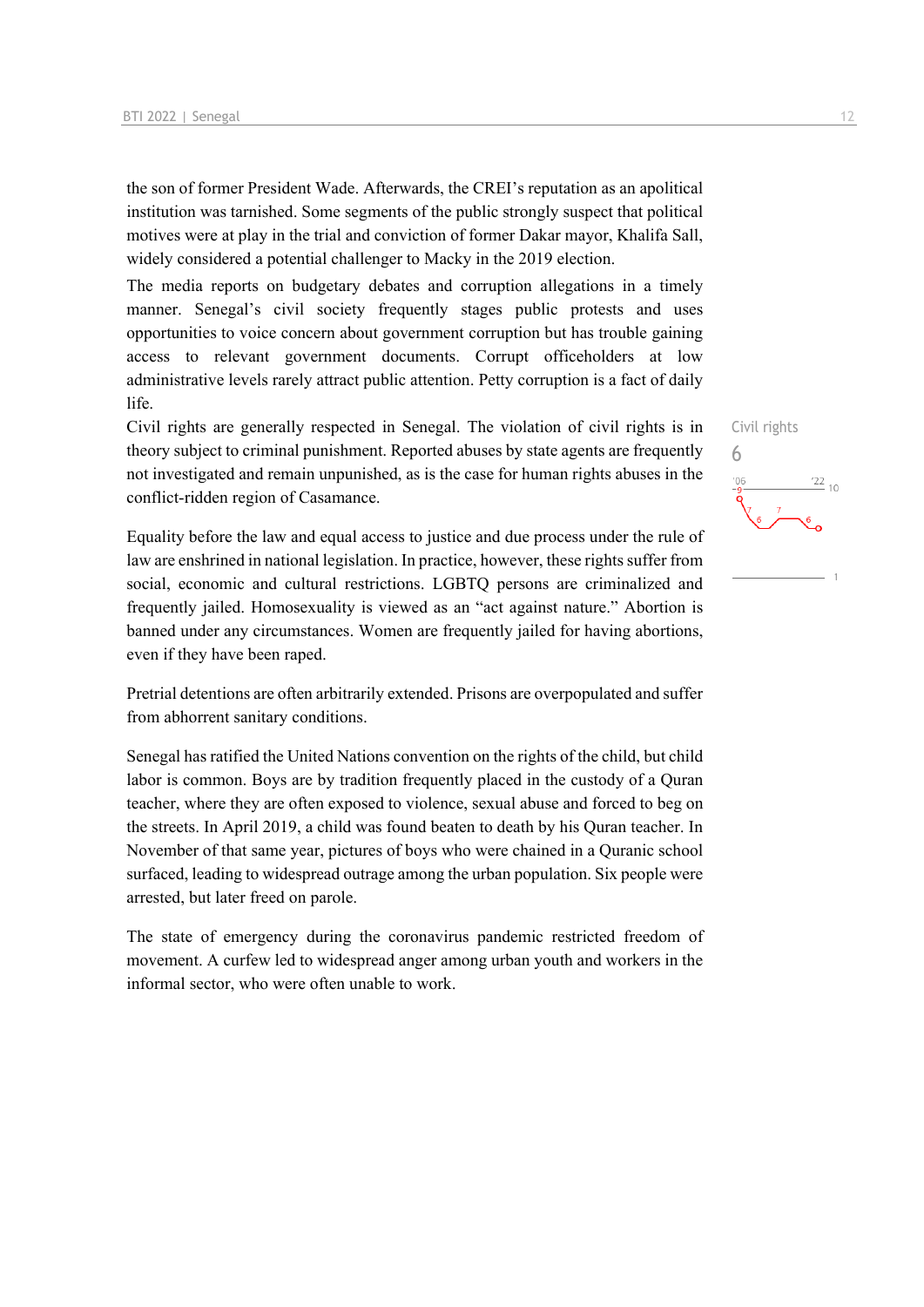#### **4 | Stability of Democratic Institutions**

Democratic institutions have existed in Senegal for a long time. They are, however, in a constant state of flux. A Senate was established in 1999, but abolished in 2001, re-established in 2007 but abolished again in 2012. The post of the prime minister has suffered a similar fate; its recent abolishment after the 2019 election was met with criticism as this had not been one of Macky Sall's campaign promises. However, the overall stability of democratic mechanisms remains strong with a vibrant civil society, some space for critical thought in the media and occasional lively debates in the National Assembly. The country is ranked ninth overall in the Mo Ibrahim Foundation's Index of African Governance (2019, with an overall score of 63.2). Problems remain, mainly due to the high concentration of power in the presidency. Attempts to create strong regional entities during decentralization have largely been unsuccessful. Debates about changing the status of cities, particularly Dakar  $-$  a stronghold of the opposition and potential political hotbed – by having the capital be led by an appointed caretaker instead of an elected major, have cast doubt on the government's willingness to cede substantial power.

The country's democratic institutions are respected by all relevant actors. The presidential elections of 2019 had a large turnout (66.3%). Calls for a boycott, and even burning voter IDs, by former President Wade were largely ignored. While the president and religious leaders or traditional authorities are trusted to a large degree, parliament, political parties and trade unions enjoy rather low levels of trust. There is no general questioning of the elected civilian leadership outside of Touba, but it is hard to deny that patronage systems exist and exert influence without electoral legitimacy. However, the country's ability to forge a broad national consensus and peacefully resolve conflicts remains remarkable. The executive has proved willing to uphold its commitment to democracy during the state of emergency.

#### **5 | Political and Social Integration**

Until 2000, Senegal used to have a dominant party system with a hegemony of the Socialist Party (Parti Socialiste, PS). Post-2000, the Senegalese party system has been characterized by a high degree of fragmentation and volatility at the fringes. Personal disputes and thwarted career ambitions frequently lead to defections or the formation of new parties.

Macky Sall currently governs with a very broad coalition under the banner of "Benno Bokk Yakaar" BBY, ("United by hope"). This coalition includes the PS, arguably the party with the strongest regional structures and party machine and, since the formation of the new government in November 2020, Idrissa Seck's Rewmi, a party that had the potential to head the opposition. As former President Wade's party, the

7

 $n<sub>f</sub>$ 

Commitment to democratic institutions  $\overline{Q}$ 

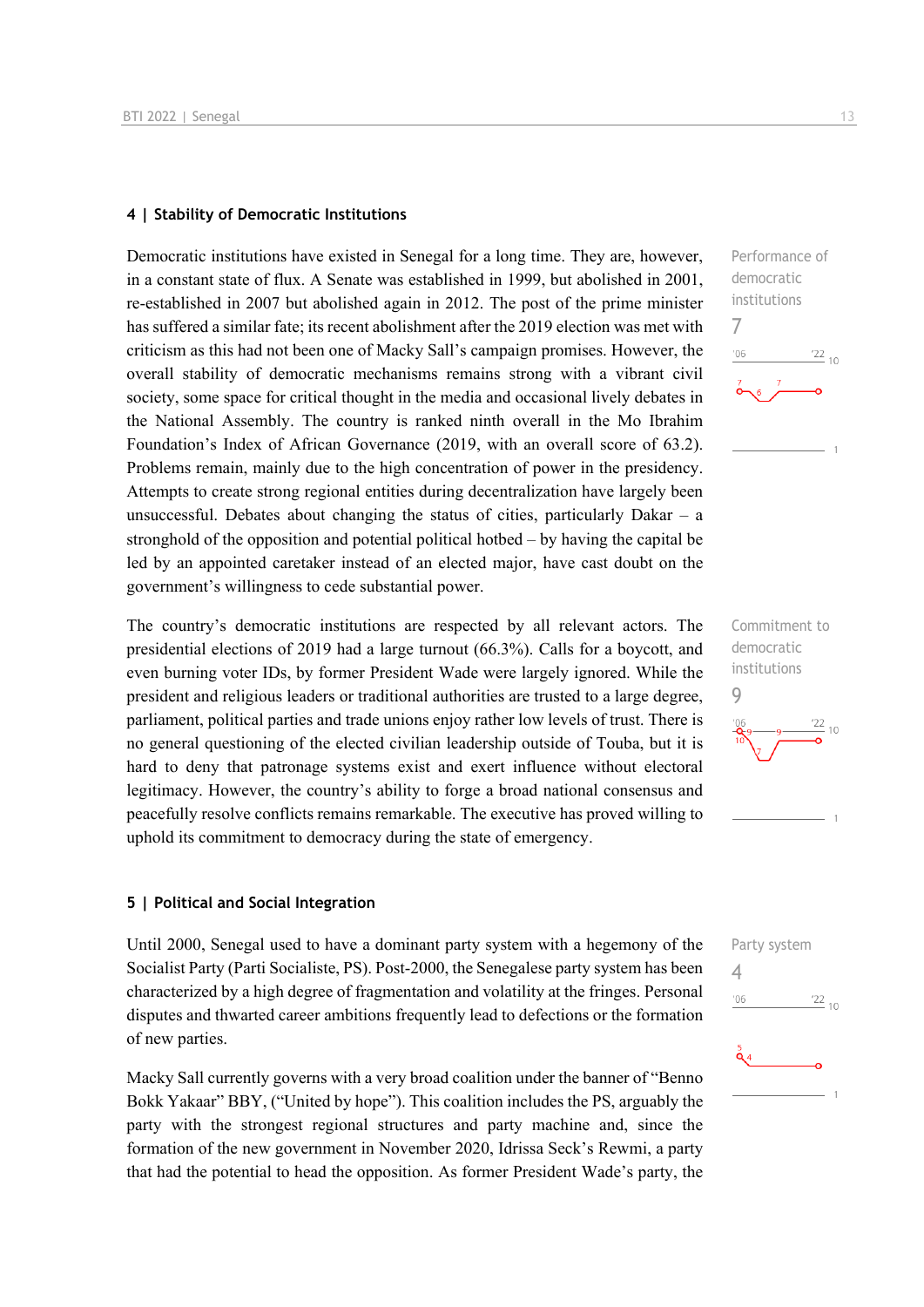PDS, is continuing a leadership struggle over installing Wade's son as its new leader, the opposition's role is now mainly filled by the rather radical PASTEF – Les Patriotes – of Ousmane Sonko.

Most of Senegal's approximately 300 parties have no social roots in society and no structure. Party conventions are rarely held, meetings of institutions frequently delayed. Most parties are mere electoral platforms, centered around one male personality.

Clientelism remains problematic as office holders are expected to give access to personal benefits. This problem is very pronounced on the local level, where access to land is granted by political elites (majors, etc.).

Senegal has a vibrant civil society and a strong tradition of associations, religious and otherwise. There is a natural concentration of political power and thus also lobbying power in big cities. The religious brotherhoods have unmatched networks that extend across the country and lead to a disproportionate influence, although the Catholic Church also has access to power. Tradition is a strong hindrance to the advancement of women's and children's interests. Women and their interests are also underrepresented in Senegalese trade unions, employee councils and many elected offices.

The Senegalese trade union movement is organized along the lines of the French model and has suffered from political and organizational fragmentation and a proliferation of trade union centers. Trade unions only represent a fraction of the working population due to the weakness of the formal sector.

There is significant self-organization in the informal economy. However, there is no close cooperation between informal sector associations and trade unions, for example, in matters of social security. Women are also underrepresented in informal sector associations, although many of them are active in the informal economy.

Much of the rich associational life is un- or apolitical. Problems are frequently addressed with appeals to "citoyenneté" (citizenship) and individual duty rather than by a discussion of root causes and political consequences. However, civil society mobilization can have massive effects, as the opposition against President Abdoulaye Wade's third term shows.

Interest groups 6 $-06$  $\frac{22}{10}$ 

 $\overline{1}$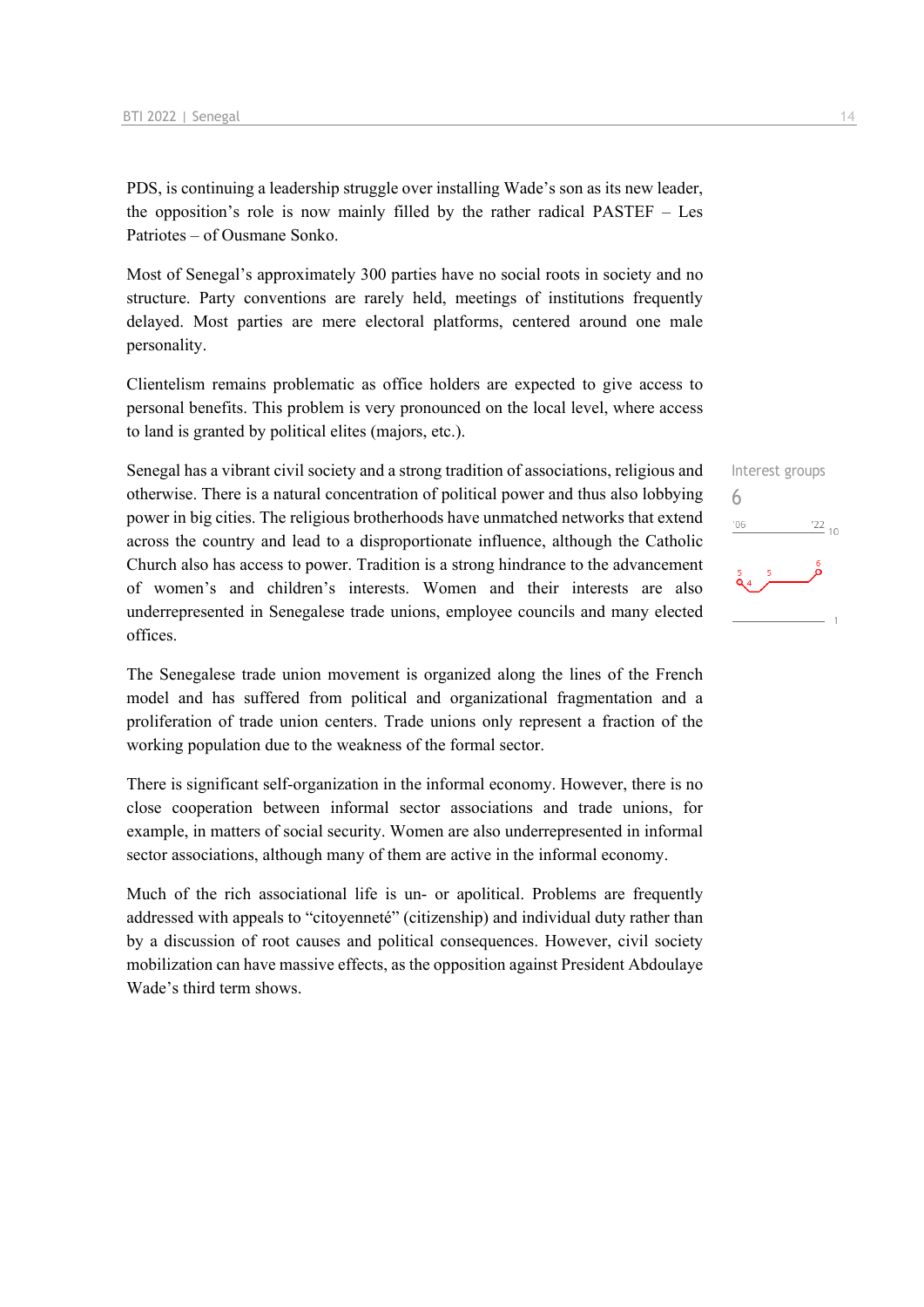There is a high approval of the democratic system in Senegal, but disillusionment with what is perceived as a self-serving elite. President Sall's decision not to shorten his term after the 2016 referendum on constitutional reforms, his decision to eliminate the post of prime minister immediately after the election (not having communicated this beforehand) and a government reshuffle in late 2020 that resulted in his potential successors being removed from office, while unpopular ministers were able to hold on to their positions, have given rise to a certain cynicism with regards to politics among many, especially well-educated, Senegalese. However, 82% of Senegalese preferred democracy to any other kind of government, according to an Afrobarometer survey in 2017/2018 and 81% reject military rule.

Senegal's rare position in Africa as a country without coups d'état, two peaceful political changes since independence and the relatively high rate of participation in presidential elections (66% of voter turnout in 2019, up more than 13% from 2012) underline the secure position of democracy in Senegalese society. This is unlikely to have changed during the COVID-19 pandemic, as Senegal was largely seen to have tackled the crisis in an exceptional manner during the first wave, although urban youth and informal sector workers are feeling increasingly disenfranchised.

The level of trust differs between urban and rural areas. In urban areas, individualized lifestyles with a strong focus on the nuclear family have become common. Moreover, the level of crime is high in the cities. These two developments have led to a lower level of trust among citizens.

However, outside urban areas, there is a fairly high level of trust among the Senegalese, although this may not always cut evenly across ethnic and other identity lines. Grassroot organizations, such as savings groups, hometown associations and religious groups are numerous and important in matters of self-help and solidarity within Senegalese communities. Religious leaders (marabouts) play an important role in facilitating social peace and an atmosphere of mutual trust.

Civilian leaders not affiliated with political parties have gained support among welleducated urban youth. The COVID-19 crisis is unlikely to have affected this high level of trust.



Social capital 7 $\frac{22}{10}$  $-06$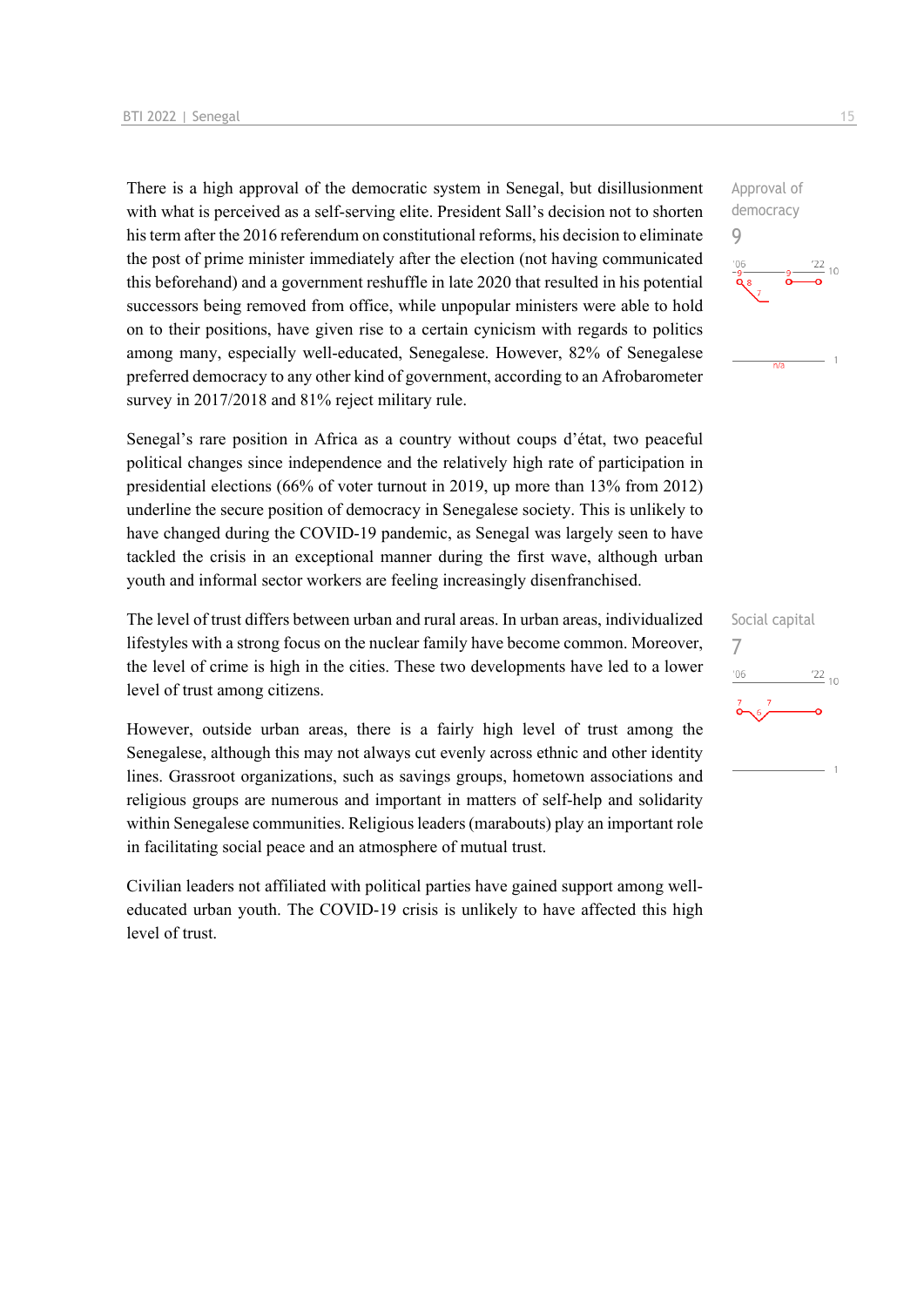### II. Economic Transformation

#### **6 | Level of Socioeconomic Development**

Senegal registered one of the highest growth rates in Africa between 2014 and 2018, but poverty and inequality remain endemic. The World Bank (WB) reclassified the country as a lower middle-income country in 2019, per capita GDP (PPP) was \$3.536 that same year – up from \$2.621 in 2009. The Human Development Index (HDI) places Senegal at 168 out of 189 countries with a score of 0.512. The WB estimates the poverty rate (\$1.9/day) at 34.1% in 2020, a decline from 2011 (38.5%). However, progress could be eliminated as a result of the COVID-19 crisis, as extreme poverty is expected to increase. Recent data on inequality is not easily accessible, but IMF research from 2013 states that inequality has persisted, despite economic growth, and recommends measures such as tax reforms and redistributive tax policies. Tax revenue remains below potential and tax expenditures remain high. The World Bank calculates a Gini index of 40.3 in 2011, which has barely changed in years (41.4 in 1994).

Inequality has a strong gender dimension. Girls receive significantly fewer years of formal education than boys since cultural practices such as early marriage and early pregnancy persist. Wage gaps and barriers to access to land compound existing inequalities. Senegal's value at the Gender Inequality Index was 0.533 in 2019.

Inequality also has a spatial dimension, as much of Senegal's economic activity is centered around the coast, with Dakar accounting for almost 90% of the country's formal employment. However, Senegal's urban centers cannot offer enough opportunities to those who migrate there. The Senegalese government supported poor households with emergency programs during the first wave of the COVID-19 pandemic, but critics bemoan that economic support programs mainly targeted formal enterprises, leaving the informal majority of the nation's economy out of the equation.

#### **Ouestion** Score

Socioeconomic barriers  $\overline{\phantom{0}}$  $^{\prime}06$  $\frac{22}{10}$ 

۰Ó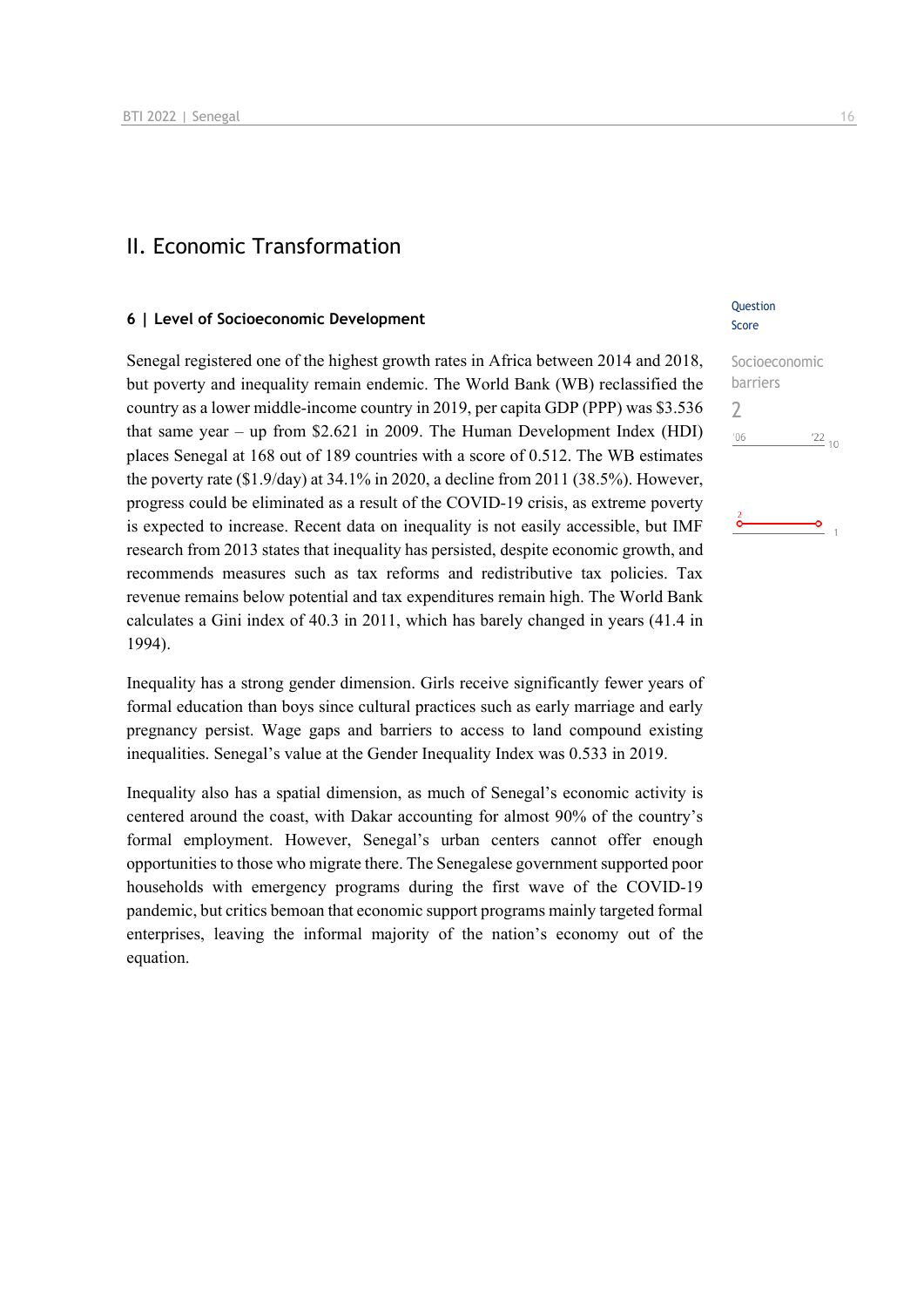| <b>Economic indicators</b> |          | 2017      | 2018      | 2019    | 2020    |
|----------------------------|----------|-----------|-----------|---------|---------|
| GDP                        | S M      | 20996.6   | 23116.7   | 23306.2 | 24910.9 |
| GDP growth                 | $\%$     | 7.4       | 6.2       | 4.4     | 0.9     |
| Inflation (CPI)            | $\%$     | 1.3       | 0.5       | 1.8     | 2.5     |
| Unemployment               | $\%$     | 6.6       | 6.5       | 6.5     | 7.1     |
| Foreign direct investment  | % of GDP | 2.8       | 3.7       | 4.2     |         |
| Export growth              | $\%$     | 8.2       | 8.2       | 11.2    | $-4.6$  |
| Import growth              | $\%$     | 16.7      | 9.0       | 5.3     | 2.6     |
| Current account balance    | \$ M     | $-1526.3$ | $-2215.3$ |         |         |
| Public debt                | % of GDP | 61.1      | 61.5      | 63.8    | 68.7    |
| <b>External debt</b>       | \$ M     | 9820.2    | 12681.1   | 15138.6 | 17238.6 |
| Total debt service         | S M      | 707.3     | 870.2     | 924.0   | 1342.3  |
| Net lending/borrowing      | % of GDP | $-4.0$    | $-3.8$    |         |         |
| Tax revenue                | % of GDP | 15.9      | 16.4      |         |         |
| Government consumption     | % of GDP | 13.6      | 13.8      | 13.8    | 14.8    |
| Public education spending  | % of GDP | 4.6       | 4.9       | 5.3     |         |
| Public health spending     | % of GDP | 0.9       | 0.9       |         |         |
| R&D expenditure            | % of GDP |           |           |         |         |
| Military expenditure       | % of GDP | 1.5       | 1.7       | 1.5     | 1.6     |

Sources (as of December 2021): The World Bank, World Development Indicators | International Monetary Fund (IMF), World Economic Outlook | Stockholm International Peace Research Institute (SIPRI), Military Expenditure Database.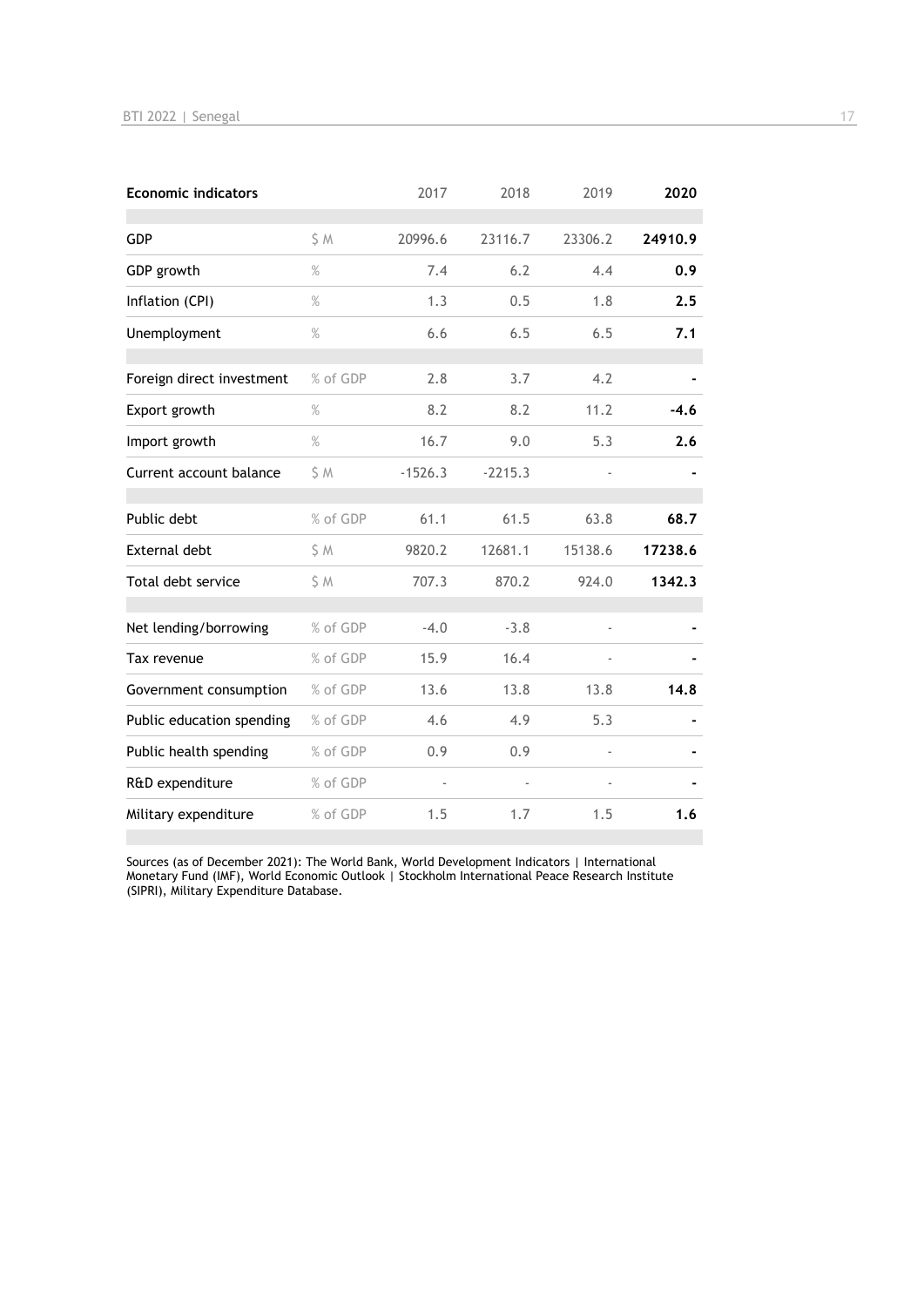#### **7 | Organization of the Market and Competition**

Economic freedom is largely guaranteed. The freedom to establish a business is legally ensured and Senegal has strived to improve conditions for business registration and investment. The government has set up Special Economic Zones with advantages for (largescale) investors. Until the discontinuation of the report, the Senegalese government was proud of its constant improvement in the World Bank's Doing Business report and sought a place among the top 100. Accordingly, it took six days and four procedures with an investment of 22.6% of the GNI per capita to start a business.

In the conservative Heritage Foundation's Index of Economic Freedom, Senegal ranks 110 out of 180 countries ("mostly unfree," however, an improvement of 16 positions since 2018) and 13th out of 47 countries in sub-Saharan Africa. It performs relatively well on government size and regulatory efficiency but receives low scores on judicial effectiveness and labor freedom.

There are concerns about domestic enterprises, sometimes connected through formal or informal networks to high-ranking politicians, being favored over international actors.

The Sall government has launched a number of initiatives to improve public procurement processes and budget transparency and to reduce corruption (e.g., by a mandatory disclosure of the personal economic status of anyone in government responsible for more than XOF 1 billion). But it fails to follow up on its commitments. Compared to the sub-Saharan African average, however, corruption is moderate.

There have been repeated allegations of direct government awards (without tenders). The Autorité de regulation des marches publics, ARMP, regularly publishes reports on compliance with regulations. The 2018/2019 report lists primarily the same flaws as earlier reports do. According to the ARMP, only 51% of units evaluated have registered progress, deadlines are not met and the tendering process is often incomplete. The World Bank bemoans "inequalities" in the market with regard to the large role of government in the economy and the high degree of informalization.

The country's informal sector is massive. The International Labor Organization (ILO) estimates that more than 95% of Senegal's enterprises are informal, posing enormous challenges with regards to social security, and occupational health and safety, but with regard to also access to credit and tax expenditures. The latter is particularly true for the city of Touba, which is strongly involved in the country's shadow economy. About 80% of informal sector workers are self-employed, with about half of them earning less than the legal minimum wage.

Market organization 5 $06'$  $\frac{22}{10}$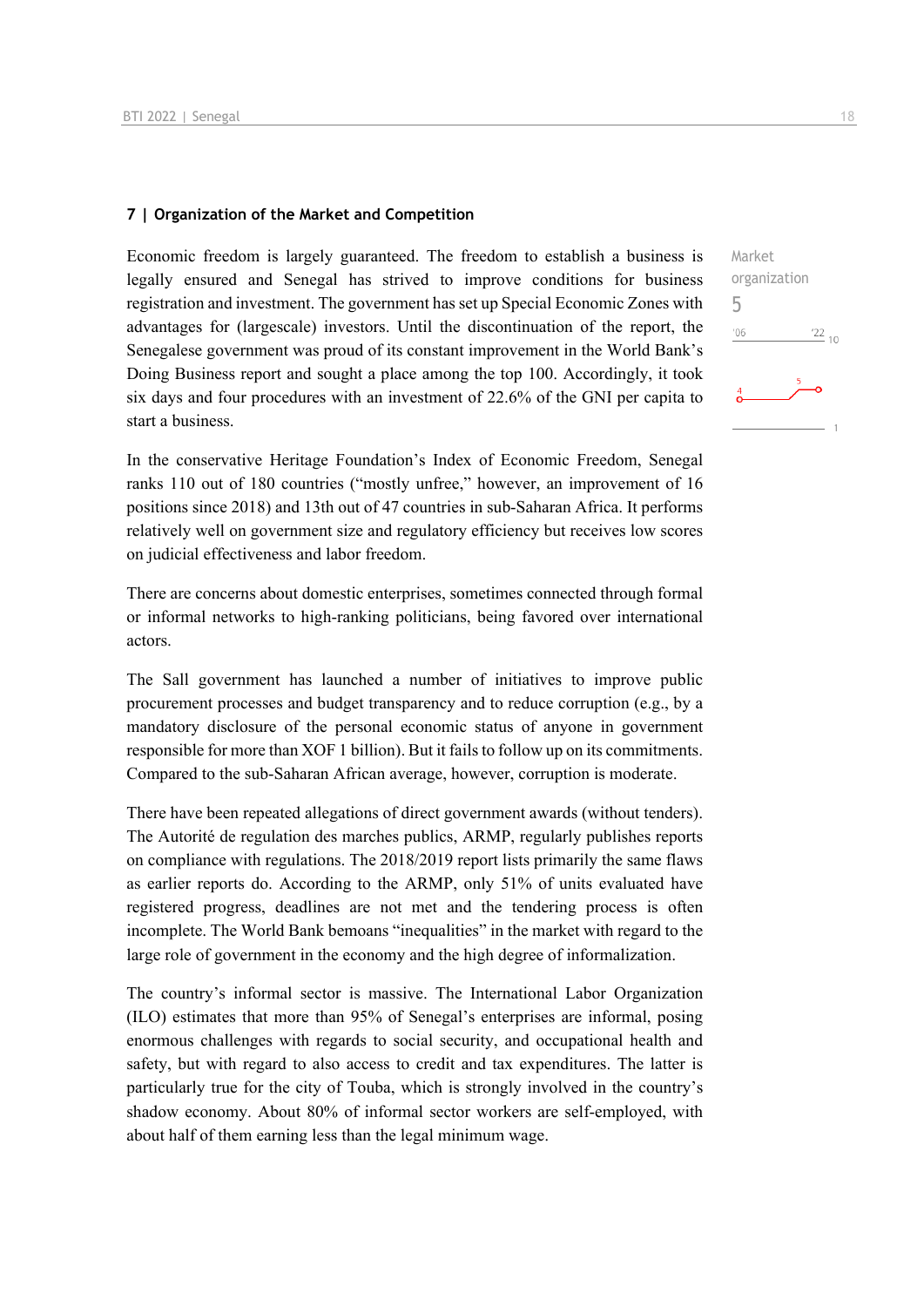Given the small size of the formal Senegalese economy, monopolies and quasimonopolies are easily established, though they are not actively fostered by the state. A large number of monopolies (e.g., peanut marketing) were dissolved. This has not necessarily resulted in improvements for producers or consumers, as market regulation and oversight remain insufficient. There is a quasi-monopoly in the telecommunications sector with Orange dominating more than 50% of the market, after an aggressive "price war" against competitors in 2019. There has been remarkable progress in energy production and distribution through the state-owned Senelec which has a monopoly on distribution, although prices remain extremely high (despite subsidies), even by African standards. The World Bank estimates that, with the production of offshore gas, electricity tariffs might decrease as of 2024. Power production has increased from 500 MW in 2012 to 1,141 MW in 2018, with at least 300 MW more expected by 2023. While there were frequent power outages in the early 2000s (900 hours in 2011), this problem has almost disappeared (72 hours in 2018).

As the World Bank 2018 report "Senegal: Better Markets for All Through Competition Policy," states, Senegal is subject to two partially contradictory jurisdictions: the rules of the Economic Community of West African States (ECOWAS), permitting the application of the national competition law and the West African Economic and Monetary Union (WAEMU), which centralizes competition enforcement. Senegal also has a national and several sectoral competition authorities, giving rise to further legal uncertainties.

Senegal is relatively open to external trade and its port, although congested, is one of West Africa's key trading points. The simple average MFN applied tariff was 12.1% in 2020. A number of decisions (e.g., those regarding tariff reductions) are made by the West African Economic and Monetary Union (WAEMU) and are increasingly discussed within the larger ECOWAS region. Senegal was one of the first countries in West Africa to sign the Economic Partnership Agreement between the ECOWAS and the European Union.

Senegal has ratified the African Continental Free Trade Agreement, signed the Kigali Declaration and the Free Movement Protocol. In 2019, it hosted the Regional Forum on the African Free Trade Area.

The country is successfully diversifying its economic and trade partnerships. Investments originate from France, China, Tunisia, Turkey and elsewhere, though on a relatively low scale as the country's 16 million inhabitants do not present a sizable market. President Sall, a regular host of the G20 summits, is actively lobbying for trade partners and trade agreements.

Competition policy 5  $\frac{22}{10}$  $06'$ 

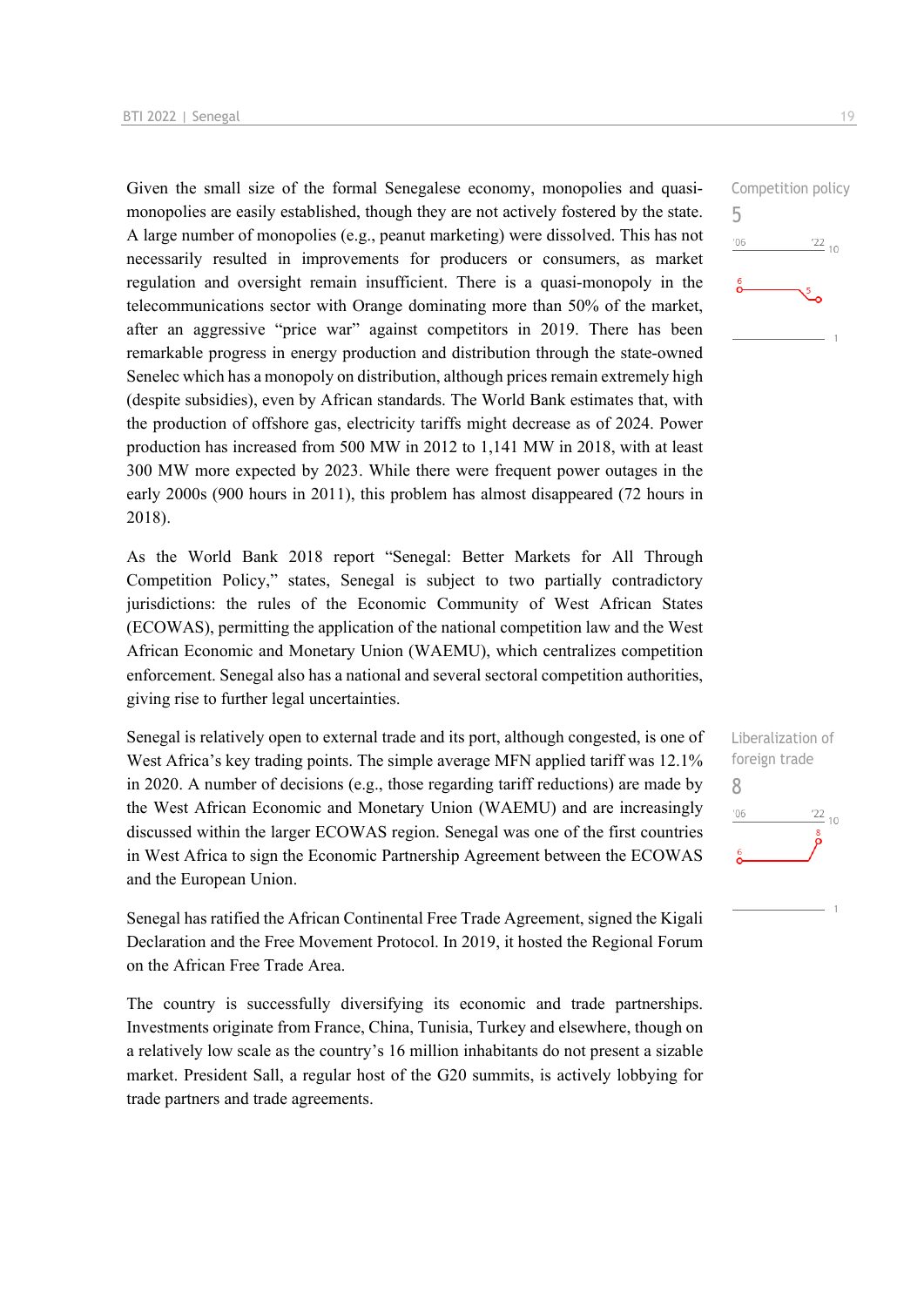The banking sector is diversified and operates stably under the auspices of a strong regional bank, the Central Bank of West African States (Banque Central des Etats de l'Afrique de l'Ouest, BCEAO). Foreign banks dominate the banking system with the sector led by subsidiaries of French, Moroccan, Nigerian and pan-African banks. Access to loans remains a problem, particularly for small entrepreneurs/informal sector workers, but this may have saved several banks from non-performing loans during the COVID-19 crisis. Access to credit is bad, even by African standards. The World Bank sees this as one of the major impediments to development. Less than one in four enterprises is able to contract a loan.

According to the IMF, regulatory capital to risk-weighted assets is at 14.2% in 2017, down from 18.2% in 2010. In the same time span, capital to total assets dropped from 10.1% to 7.8%. The ratio of non-performing loans has dropped from 20.2 (2011) to 15.5% (2017).

Supervision is divided between the national and supranational level: While banks and large deposit-taking institutions are supervised by the BCEAO and the Banking Commission of the West African Union (WAMU), the Ministry of Finance supervises small microfinance institutions. The Regional Council for Public Savings and Financial Markets, which is part of the West African Economic and Monetary Union (WAEMU), supervises financial markets, while the Ministry of Finance supervises insurances.

#### **8 | Monetary and fiscal stability**

Currency policy is determined by the supranational BCEAO and characterized by prudent policies. The convertibility of the West African XOF is guaranteed by the French treasury and pegged to the euro. In 2019, the WAEMU and France concluded an agreement that will lead to the creation of the eco, a new currency to replace the West African CFA franc, limiting France's influence on the currency. France is in the process of withdrawing its representatives from the monetary union. It no longer requires XOF reserves to be deposited in the French treasury. The project has suffered from delays due to the COVID-19 crisis and unresolved policy questions. No central monetary authority has yet been established and exchange rates are not yet fixed.

The BCEAO established a conversion pact with the Economic and Monetary Community of Central Africa (CEMAC) to align economies, similar to the structure of the European Union. This pact was suspended due to the COVID-19 crisis, but it is also a testament of a failure to bridge the massive differences in economic development in the zones.

Inflation rates have been low in recent years (0.5% in 2018, 1.8% in 2019), not least due to the strong connection of the XOF to the euro. Inflation increased by over 2% in 2020 due to increased prices in imports during the COVID-19 pandemic. There are no numbers available on the real effective exchange rate index.

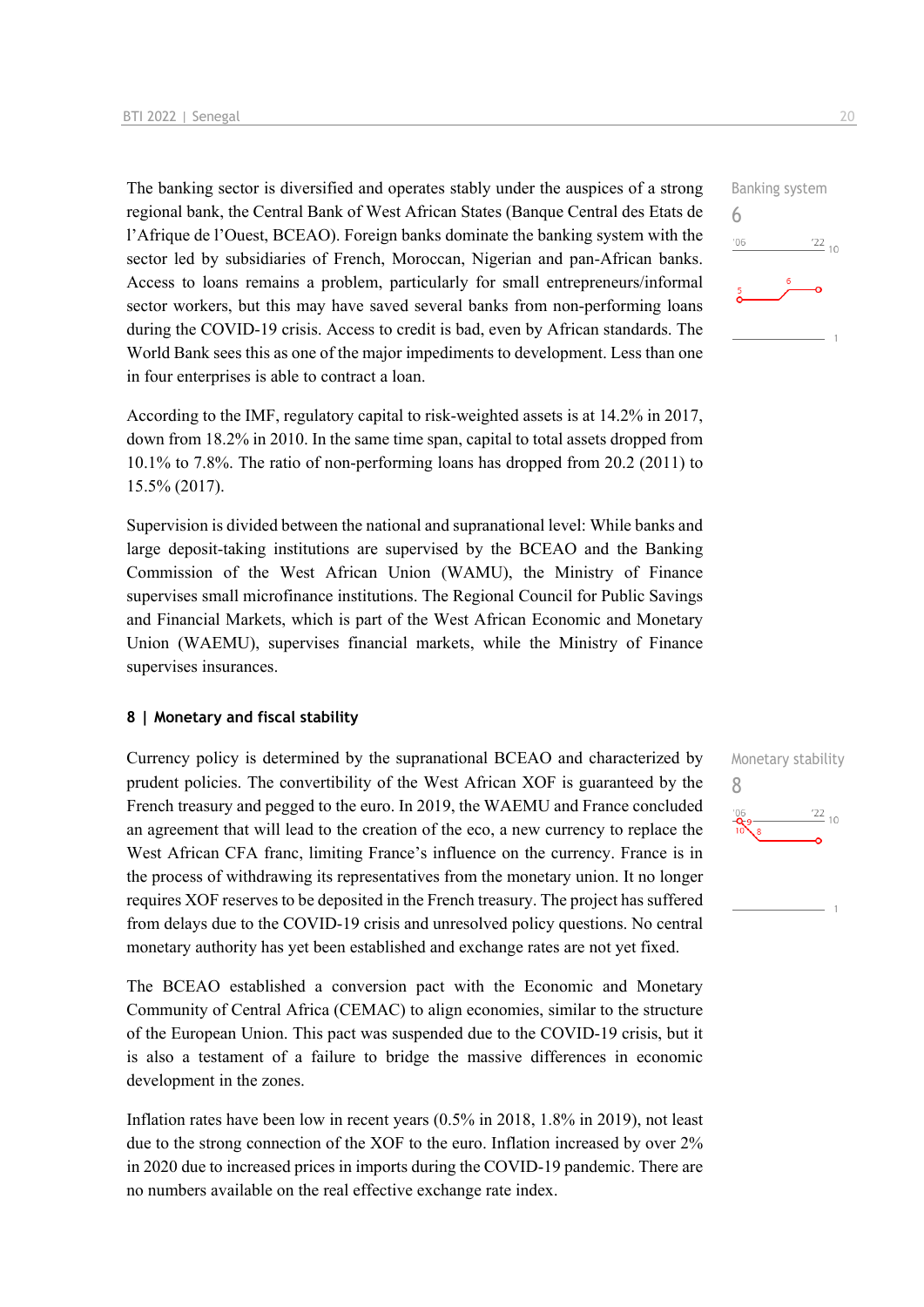Senegal has increased its debt burden through a series of investments in infrastructure. It is uncertain whether all of them will pay off. The state has also massively invested in exploitation of offshore oil and gas, but this is delayed by financial problems on the part of the production partners, which have been compounded by the COVID-19 crisis. With the drop in oil prices, prospects for revenues have become limited, raising fears in Dakar that the projections for growth were too optimistic.

The World Bank, in its report on creating markets, warns of high government spending due to investments and subsidies. The IMF rated Senegal's risk of default moderate at the end of 2019. Debt – including that of parastatals and public enterprises – has risen from 42.9% of GDP in 2012 (when Macky Sall assumed power) to 67% in 2020. This will undoubtedly rise again in 2021, due to attempts to cushion the effects of the COVID-19 pandemic, including measures taken against the second wave beginning late 2020. The fiscal deficit increased to 6.5% of GDP in 2020 from 3.6% in 2018. The WAEMU convergence criteria is 3%.

The World Bank evaluates Senegal's fiscal performance as weak by sub-Saharan African standards. The tax system is complicated and often applied in an arbitrary manner, creating uncertainties and injustices. The IMF warns of significant tax expenditures. Revenues were lower than expected in 2020 due to the coronavirus crisis but are expected to pick up in the coming years.

The Senegalese government was able to garner significant support from international partners during the COVID-19 crisis and benefited from the G20 debt service suspension initiative. The IMF has granted a \$442 million in emergency financial assistance to help meet the country's balance of payments needs, while the World Bank approved a \$20 million credit. Bilateral partners such as the EU and Germany have supported the country through significant grants ( $\epsilon$ 124 million and  $\epsilon$ 100 million, respectively).

#### **9 | Private Property**

Property rights are guaranteed and respected in urban areas. Senegal has made it easier to transfer property by eliminating the required authorization from the tax authority. According to the World Bank's "Doing Business" report, Senegal decreased property registration times by streamlining the interactions between different departments at the property registry. In rural areas, however, property rights are not completely protected. Land registration procedures are insecure and slow and women are disadvantaged by law and tradition. The legal defense of property rights in rural areas is unsatisfactory due to shortcomings in the judiciary. Since Senegal lacks commercial courts staffed by trained judges, decisions can be arbitrary and inconsistent. Intellectual property rights enforcement is weak to nonexistent, despite an adequate legal and regulatory framework.



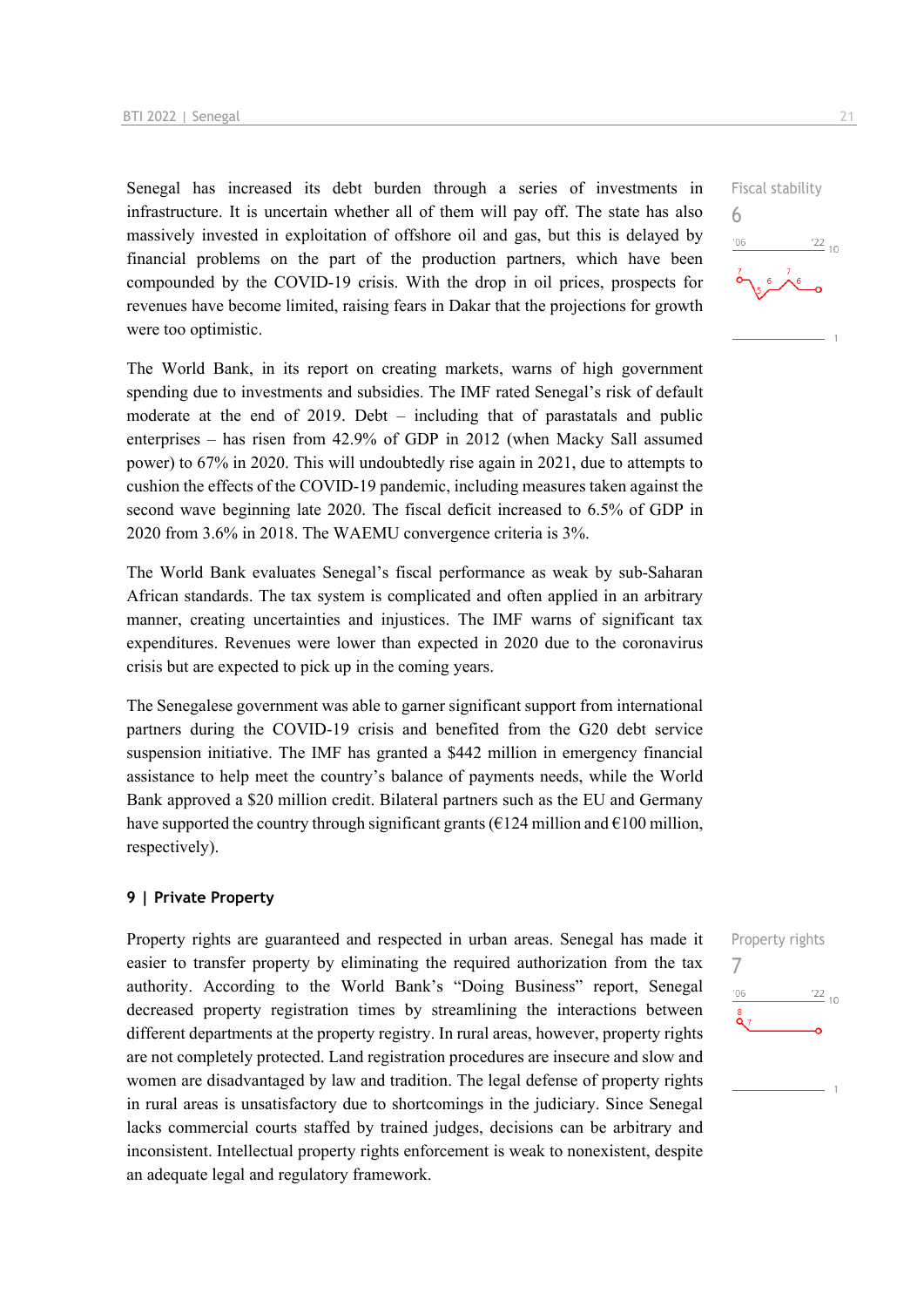Rights of private enterprise are protected, and Senegal ranks high among African countries regarding transparency and accountability of government decisions. Private companies are viewed as important engines of economic production and the government heavily relies on public-private partnerships in its infrastructural development plans, such as the toll freeway connecting Dakar with the airport and the tourism centers on the coast, or for essential services such as water.

The vast informal sector, however, which is the backbone of the country's economy (and employment), is largely unregulated and unprotected. The formal private sector is still minuscule, despite encouragement and active support from the government, enshrined in its development agenda, the Plan Sénégal Emergent (PSE). Infrastructural problems, such as the high price of electricity, the low level of education and the small size of the Senegalese market discourage largescale investment. Local companies often lose out to international competitors when it comes to processing primary materials, such as peanuts. Senegal has entered into investment-friendly reform projects such as the Compact with Africa, but so far, success in terms of foreign direct investment (FDI) is limited. FDI inflows reached 4.2% of GDP in 2019, according to World Bank data (up from 1.5% in 2012). An adjustment to plans in the wake of the COVID-19 pandemic in the form of the Plan d'Action Prioritaire 2a (PAP-2A) shifts the focus toward a more self-sufficient economy that is less reliant on integration into the world market.

#### **10 | Welfare Regime**

The welfare regime is basic and primarily covers employees in the formal sector. Most Senegalese are barely covered and have no health care or pension coverage. Initiatives such as the free medical treatment for citizens under five and over 60 years of age suffer from financing failures. Senegal only spends 0.9% of GDP on public health. The few formal employees who enjoy health coverage are mostly obliged to cover part of the costs. Private insurance is expensive and also covers only a portion of health costs. There is a system of solidarity-based insurance schemes ("mutuelles") that covers part of the formal and informal sector, for example, in the transport business. However, many of these mutuelles eventually fail due to a lack of riskpooling.

In 2013, the government introduced a universal basic health care protection (Couverture Maladie Universelle, CMU), relying on voluntary adherence and local mutuelles. For poor members, the state covers fees and membership. For those who can afford it, the program is 50% subsidized. The government has established an agency that is supposed to coordinate these institutions, but the project suffers from administrative hurdles and low membership.



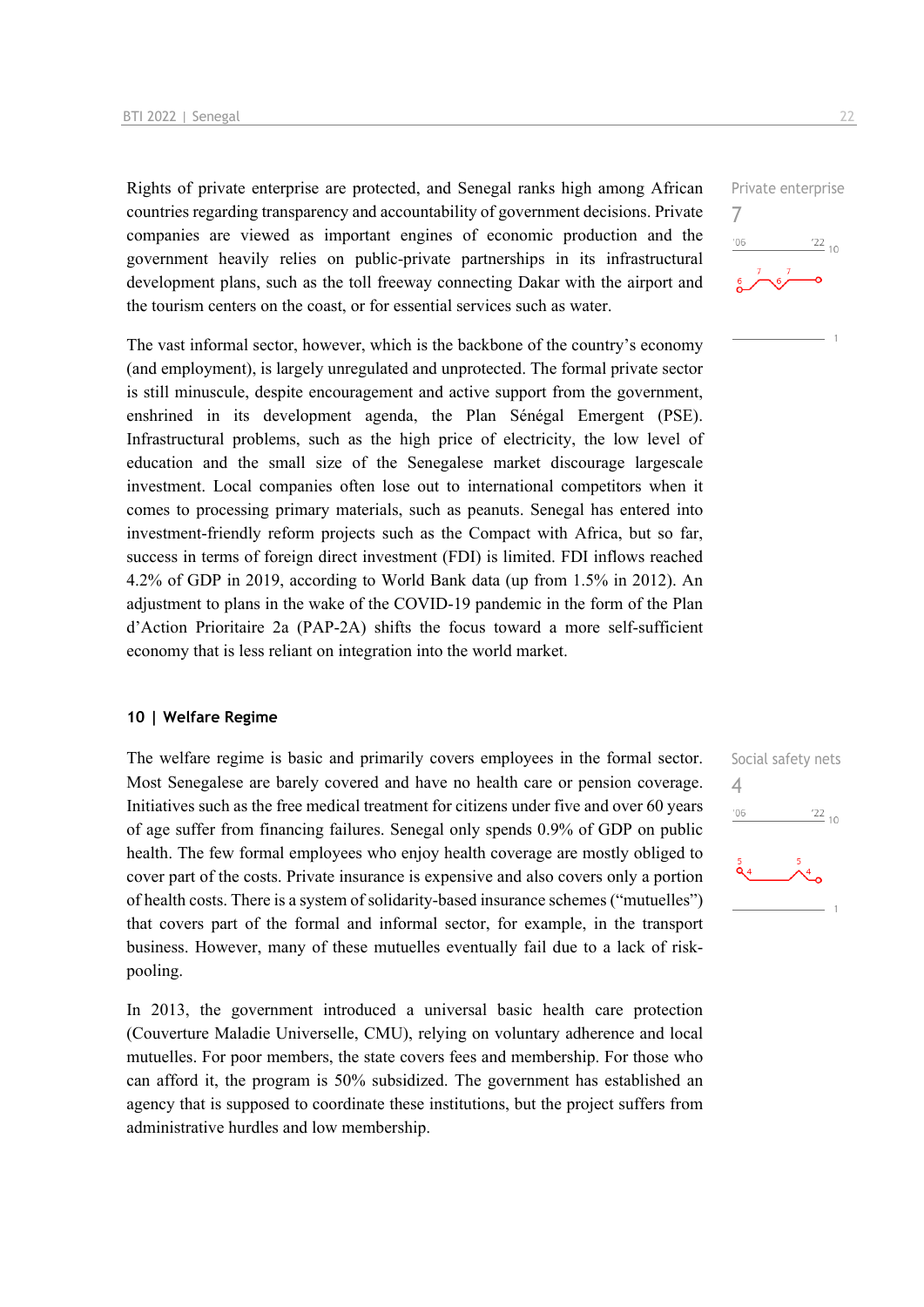Doctor to patient ratio is low (one medical doctor for every 17,000 patients) and local health centers – the first point of contact – are underfunded.

In 2014, the government established a "bourse familiare," modeled after the Brazilian bolsa familia program, that provides stipends of XOF 25,000 (about \$45) per quarter to about 300,000 poor families and includes training and vaccination programs.

Pensions are administered by the Insitution de Prevoiance Retraite (IPRES), which is mandatory for employees in the formal sector. It is widely perceived as functional. There is unemployment insurance, the caisse de sécurité sociale, that also covers maternity leave for those formally employed.

In the absence of social welfare programs, extended family networks and remittances serve as safety nets. The sharp decrease in remittances during the COVID-19 crisis put many families into severe distress.

Senegal has been praised for responding swiftly and in a determined manner to the COVID-19 pandemic. The Fonds Force COVID-19, a fund meant to support the poorest segments of society and the (formal) private sector, was open to businesses, international development partners and the diaspora. Critics have bemoaned the fact that the informal sector, hit hardest by the lockdown and a declining economy, has been largely left out.

Women are de jure equal to men, with exceptions in family legislation (e.g., no authority over children without written consent from the husband). In urban areas, gender equality has improved in recent years. In 2010, a law introducing a 50% quota system concerning party slates for elections was implemented. It has significantly raised the ratio of female politicians, for example, in the National Assembly.

However, traditions, widespread misogyny and the role of Islam impede gender equality. Abortion is illegal in all circumstances and many girls are incarcerated after having had abortions, even after being raped. Girls often marry young, become pregnant and drop out of school. While the gross enrollment ratio in primary education was 81% in 2019, enrollment in secondary education was 44% (49% female, 41% male) and 13% in tertiary education (11% female, 15% male), according to UNESCO. There has been progress in recent years, in part due to increased urbanization.

About half of the population is unable to read and write. The female to male employment ratio increased from 0.46 to 0.60 from 2006 to 2011, according to the ILO. Women today comprise over 40% of the labor force.

Religious and ethnic groups are not treated in a systematically different manner. Muslim brotherhoods like the Mourides offer social and economic promotion through their widespread networks. Homosexuality remains illegal and LGBTQ persons are exposed to violence and criminalization.

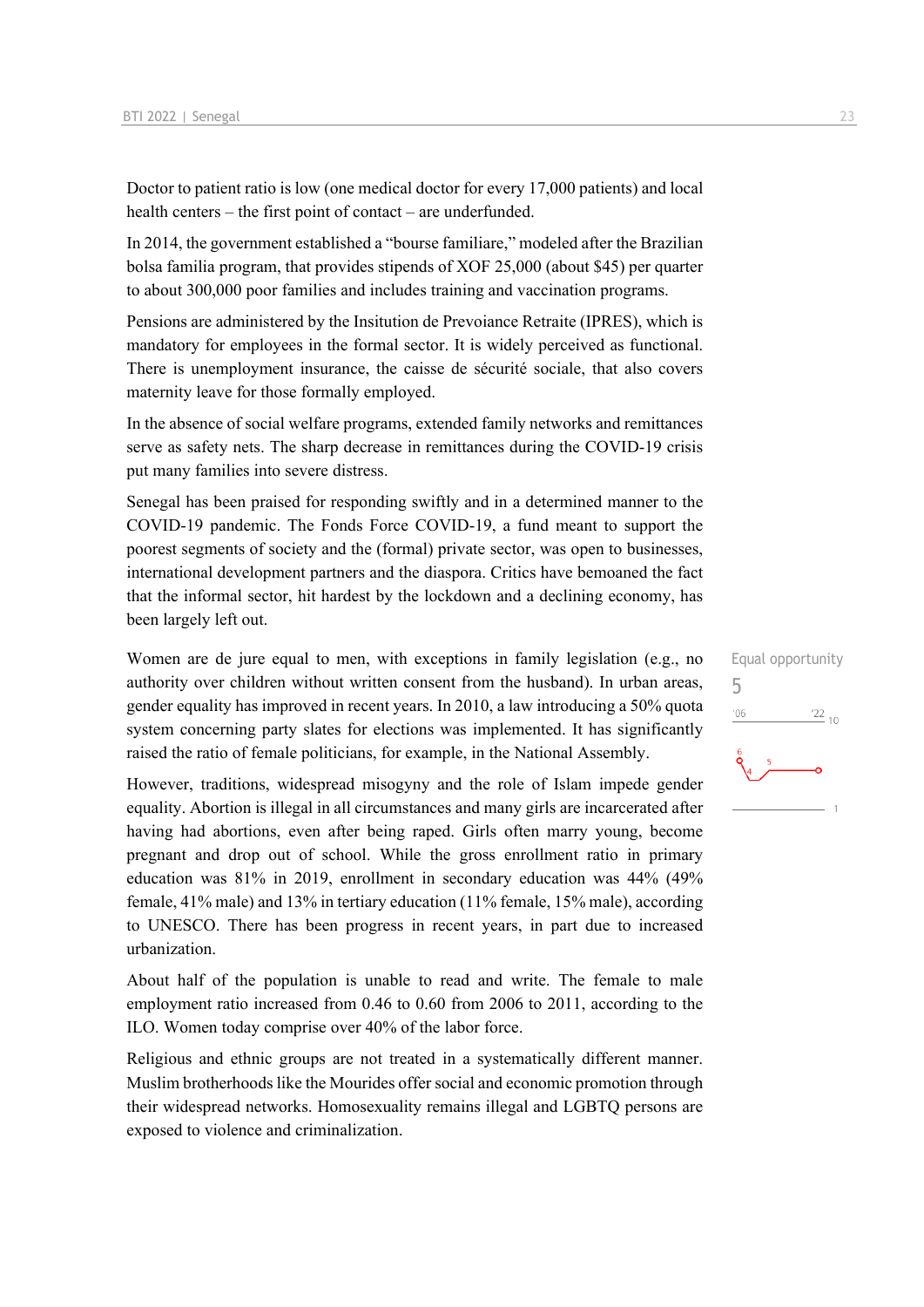There is no evidence of systematic exclusion of non-citizens in the labor market and other spheres of society. ECOWAS citizens generally exercise their social and economic rights freely.

#### **11 | Economic Performance**

Senegal has registered some of the highest growth rates in sub-Saharan Africa in recent years. Between 2014 and 2016, GDP growth was above 6%, reaching 7.4% in 2017, falling to 6.4% in 2018 and to 5.3% in 2019. For 2020, the IMF predicts a contraction of 0.7%, as the export, tourism and transport sectors were heavily hit by the COVID-19 pandemic and remittances dropped.

However, the notoriously optimistic IMF predicts a rebound of over 5% in 2021 and above 7% in 2022. But these projections were made before the second COVID-19 wave hit in late 2020. Due to offshore oil and gas production, the Senegalese government aims for double-digit growth by 2023, but there are high levels of uncertainty. Past growth was mainly supported by the service sector, but investments and exports also supported it. However, most experts agree that Senegal needs at least 7% GDP growth to keep up with its high population growth.

Senegal's socioeconomic and human development remain at low levels. The per capita GDP (PPP) was at \$3,536 in 2019 – up from \$2,621 in 2009. Per capita GDP growth was at 2.4% in 2019. Inflation of consumer prices was 1.02% in 2019, up from 0.46% in 2018, but expected to rise to 2% in 2020 since imports became more expensive. The UNCTAD 2020 World Investment Report points to significant growth in FDI, which rose from \$848 million (2018) to \$983 million (2019).

Senegal's current account balance (official transfers included) worsened from -7.7% of GDP in 2019 to -8.8% in 2020. An even wider gap is expected in 2021 and 2022, according to the IMF. In 2023, when oil and gas production is scaled up, it is expected to rise below -4%. Total public debt was estimated at 68.6% in 2020 by the IMF, also expected to rise before falling to 64.5% in 2023.

Data on employment and unemployment are unreliable due to the large informal sector. The ILO estimated the unemployment rate in 2020 at 6.68%, but this excludes informal sector work, which is often subsidiary and not covered by social security. A loss of about 37,344 formal jobs in the second quarter of 2020 has been cited by the statistics office – formal employment thus about 11% less than in 2019. But the informal sector, consisting to a large part of self-employees, has been hit hardest.

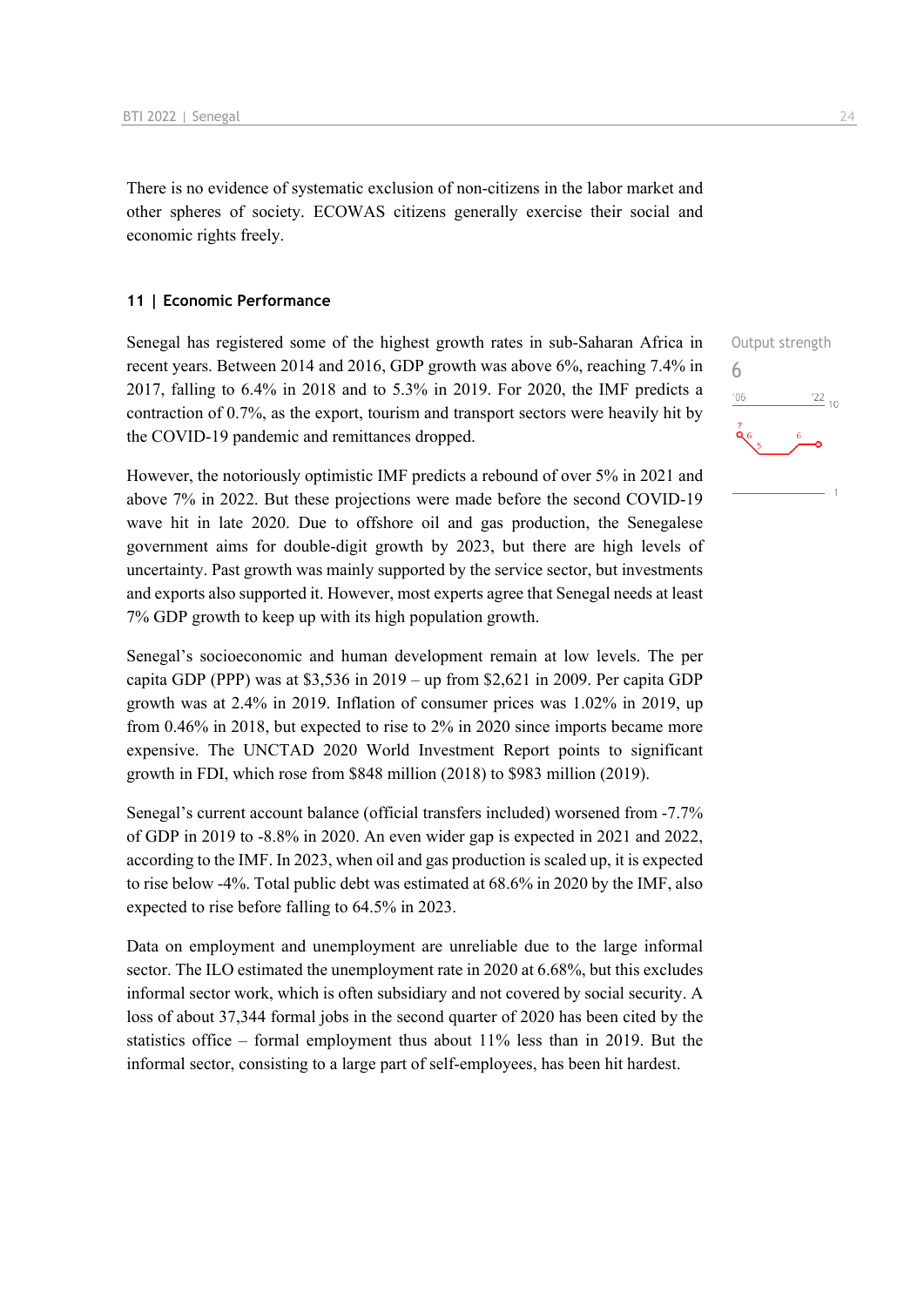#### **12 | Sustainability**

Senegal suffers from major environmental problems, some of which are homegrown and many of which are connected to a worsening state of the global environment. It was ranked 155th out of 180 countries in the 2020 Environmental Performance Index, ranked 28th out of 46 sub-Saharan African countries. The impact of climate change is palpable, particularly in the Sahel region. Senegal has experienced irregular rainfall patterns that have reduced agricultural output and led to the flooding of many cities, including parts of Dakar. The country mostly still relies on fossil fuels for energy production. The planned scale of offshore oil and gas production over the next few years, as well as a new coal-fired energy plant, raise doubts that the government will meet its goal to achieve 30% energy production from renewables by 2025. However, the first wind power park was hooked up to the grid in 2020. Four solar parks now supply a significant share of Senegal's energy.

The World Meteorological Organization, in its 2019 report on the State of the Climate in Africa, emphasized coastal erosion that is at an average rate of 1.8 meter/year as a problem. Senegal is part of the "Green Wall," an initiative launched by Sahel countries to stop desertification through mass planting of trees and one of a few countries to have achieved progress in this project. But protected wood continues to be illegally exported, some of it from the Casamance region through The Gambia, mostly to China, by rebel groups, with collusion from corrupt customs officials.

Largely symbolic policies such as a ban on plastic bags and the establishment of a "cleaning day" have never been effectively implemented. Many beaches are polluted. The coastal area around Dakar, despite being protected by decree, is increasingly being "developed" in commercial construction. This will increase the problem of air pollution, which is especially severe in Dakar. The unregulated garbage dump in Mbeubeuss, east of Dakar, reportedly the largest in the world, poses another problem for the government and highlights decades of deficiencies in establishing a functioning waste management system. Reports have alleged that the Senegalese government is increasingly importing plastic garbage from rich countries, since an increasing number of Asian countries is refusing to do so.

In 2020, Greenpeace published data on irregular fishing trawlers, mainly from China and criticized the Senegalese government for according fishing licenses to EU fleets. Senegal's waters are experiencing rapid depletion of marine life.

Some of the government's infrastructure projects, such as the construction of a new port outside Dakar and offshore oil and gas production conflict with ecological goals. Environmental impact assessments are rarely undertaken.

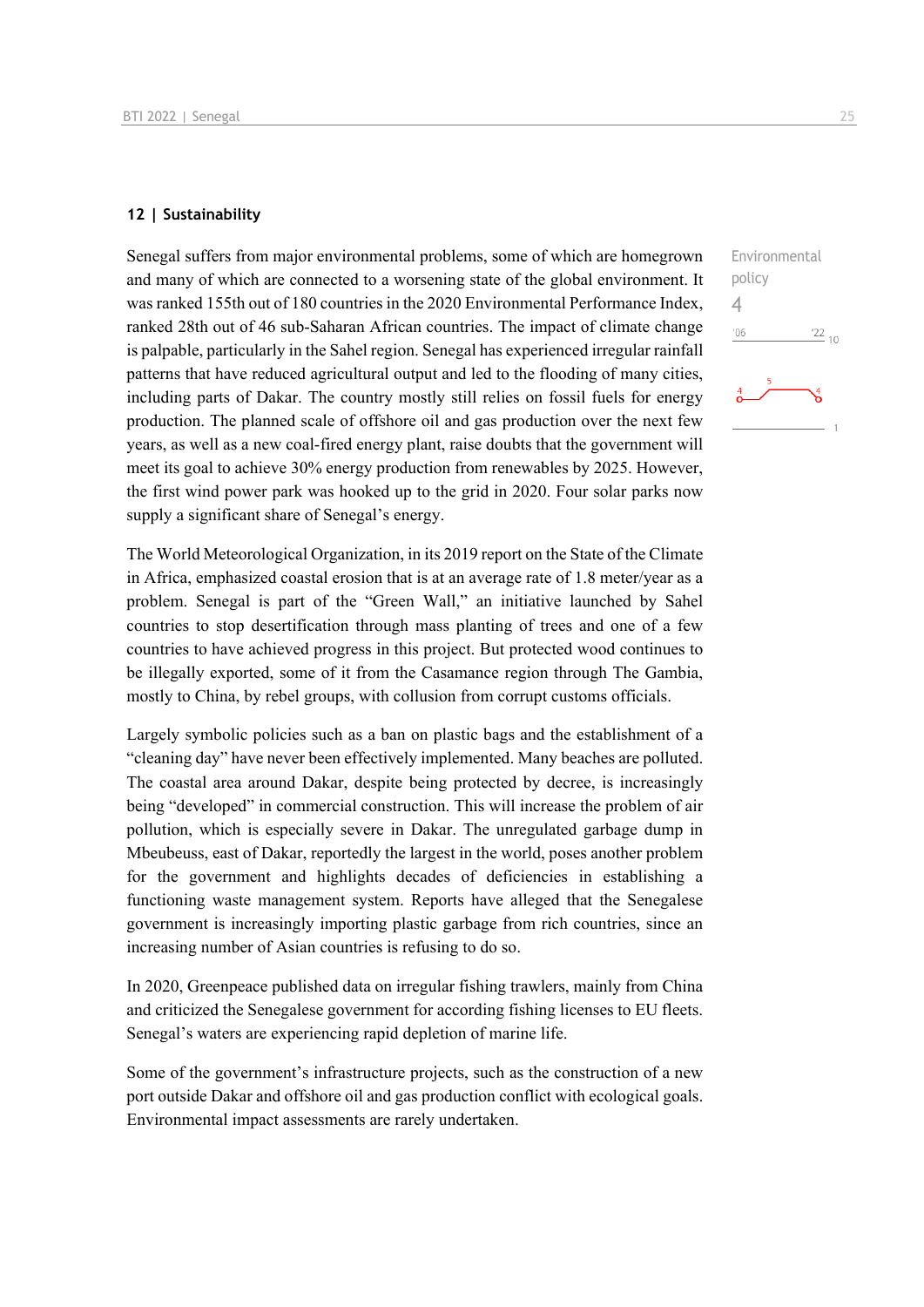Senegal's education sector has long been neglected. Inadequate resources led to a deterioration in standards and Senegal fell below the average for sub-Saharan countries. The country's UN education index was 0.345 in 2019, which is only a slight improvement in comparison to 2009 (0.294). Senegal ranks low in expected years of schooling: 8.6 years according to the 2020 Human Development Index, at 168th out of 180 countries.

Primary education enrollment fell from 84.93% in 2015 to 82.07% in 2019, according to UNESCO. Illiteracy hovers around 50%, with women being significantly less educated than men. In rural parts of the country, about half of children are not enrolled in a state-led elementary school, but are taught in Daaras, Quranic schools that are springing up around the country. Efforts to modernize Daaras and thus informally tie them to the formal education system (by including subjects such as mathematics) with the help of international donors are ongoing, but it is questionable whether this can offset the effects of uncontrolled Daaras.

Expenditure on education in relation to GDP reached a peak in 2015 (5.72%) but has since fallen and was 4.83% in 2018. Spending on research and development was 0.58% in 2015, far below the worldwide average of 2.09%.

```
Education policy / 
R&D
3^{\prime}06\frac{22}{10}
```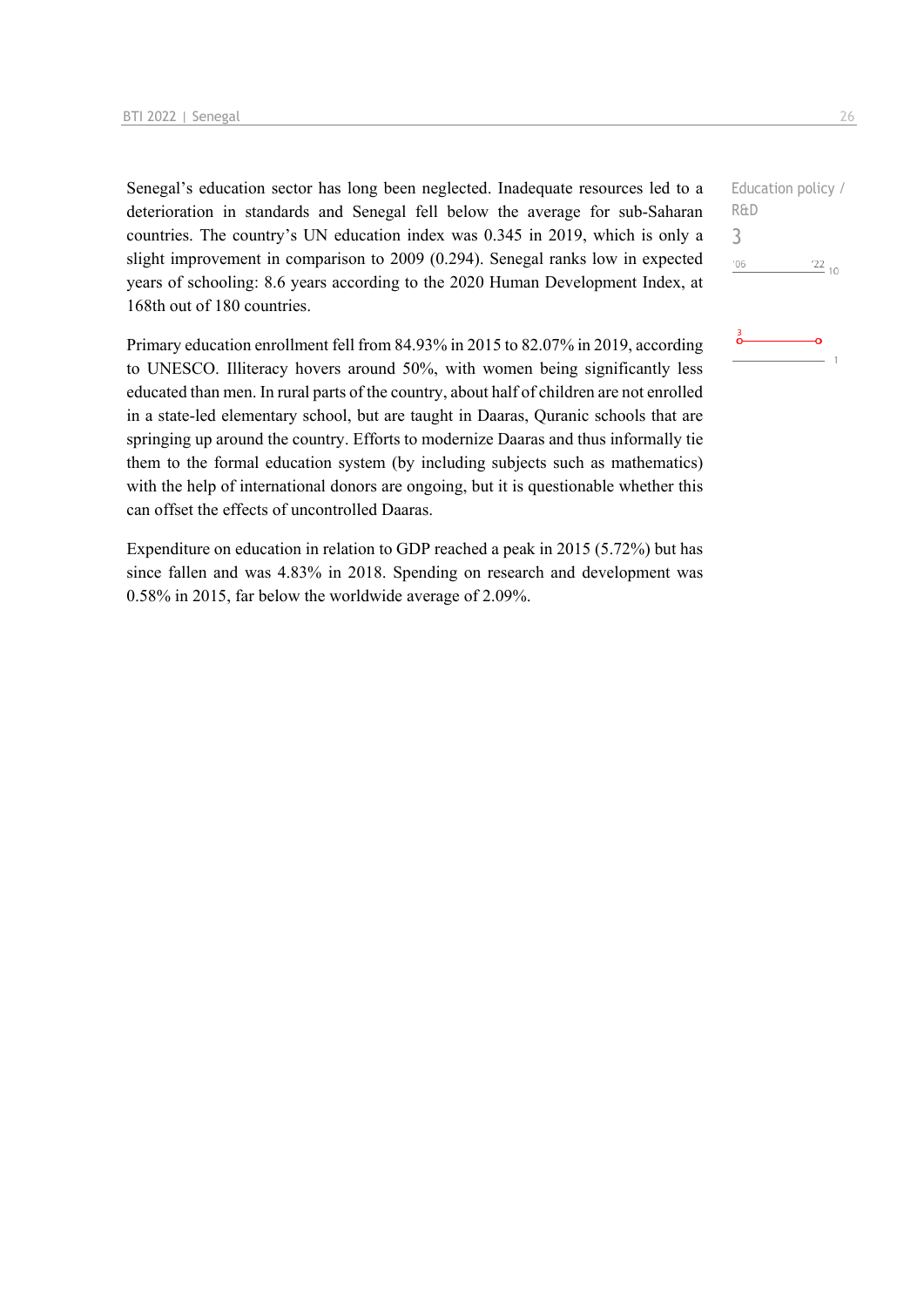## Governance

## I. Level of Difficulty

Senegal faces a number of structural challenges that constrain the political leadership's governance capacity. The foremost problem is the prevalence of poverty, which encompassed 37% of the population in 2018, according to government statistics. Progress has been slow, according to the World Bank, with extreme poverty, benchmarked against the international poverty line of \$1.9 per day, having fallen from 36.5% to 33.4% between 2015 and 2019, mainly due to agricultural growth, job creation in Dakar, access to basic services and low inflation. Poverty is expected to rise due to the (measures to contain the) COVID-19 pandemic. The World Bank estimates that an additional 600,000 people were pushed to or living below the poverty line in the second quarter of 2020.

Senegal's challenges are compounded by a relatively high population growth rate (2.75% in 2019, according to the World Bank) with low levels of education and too few formal jobs being created. Except for the coastal strip facing the Atlantic Ocean and the southern province of Casamance, with its subtropical climate, the country is situated in the Sahel and comprises predominantly arid or semi-arid climate zones. It has suffered from heavy soil deterioration and has already been negatively impacted by climate change. Its fishing grounds have significantly deteriorated in recent decades due to pollution and overfishing.

Like many African countries, Senegal is undergoing late, but massive urbanization that is supported mainly by push factors, such as the lack of opportunities in agriculture and a lack of infrastructure in rural areas. Urbanization is at 47.7% (2019, World Bank), up from 43.4% in 2009. Urban infrastructure has not developed to keep up with the increasing population. Even areas of Dakar, with its comparatively good infrastructure, have no sanitation or suffer from interruptions in water supply, while some of the city is regularly flooded during the rainy season.

While the country's energy production and supply have significantly improved in recent years, road infrastructure remains deficient. Unsafe vehicles and the lack of a coordinated public transit system make transportation costly and dangerous. The country has invested in an integrated transit system with Dakar at its center that consists of a regional commuter train (Train Express Regional, TER) and a bus system, modeled after international best practices (Bus Rapid Transit, BRT). While undoubtedly necessary, both systems have suffered setbacks and delays. The TER in

Structural constraints

 $^{22}$  10

7 $n<sub>6</sub>$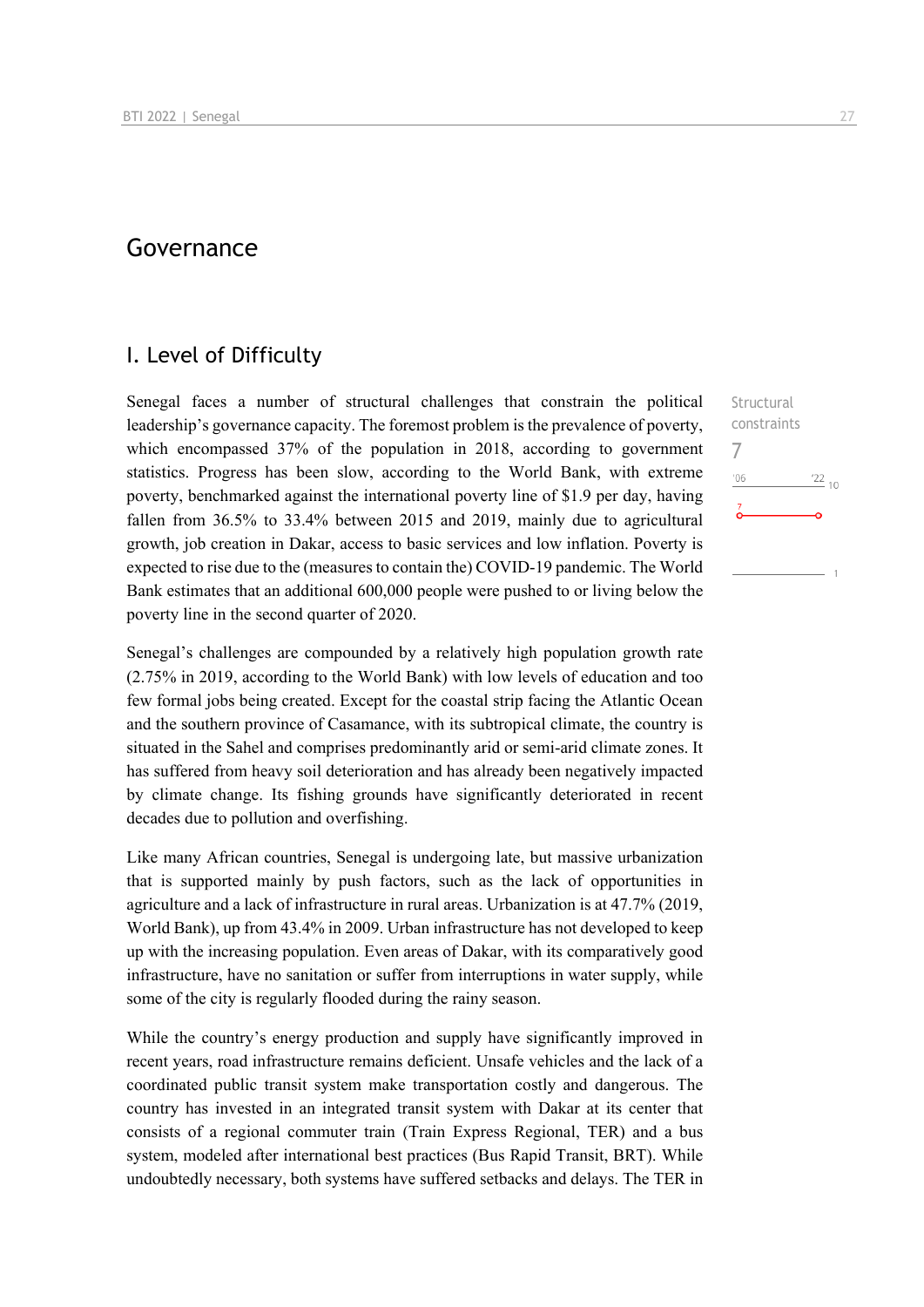particular has proved a costly project which is not yet operating. Other infrastructure projects, such as the rehabilitation of the Dakar-Bamako railway line (many of Mali's imports run through the port of Dakar), have been hampered by financing setbacks and their future remains uncertain.

Senegal faces great medical challenges but has experienced some successes. Malaria is reportedly on the wane. HIV/AIDS incidents are relatively low and the country is cited as exemplary in its response to Ebola.

During the first wave of the COVID-19 crisis, the country proved to be relatively resilient, with an official death toll below 500. The government provides treatment for COVID-19. Senegal was able to garner significant international support for its COVID-19 response. The first cases were detected in early March 2020, in part due to the excellent laboratories in Dakar. President Sall was quick to respond with a temporary state of emergency that was subject to parliamentary renewal. The economic impact of the nighttime curfew, the transport ban, and the closing of schools, markets and borders probably provoked significantly more problems than the illness itself. Cases and reported deaths, however, spiked with the cool weather and increased air pollution in December 2020. The death toll passed 500 on January 15, 2021. The Sall government responded with a new nighttime curfew and restrictions on private gatherings, such as baptisms or marriages.

The government tried to cushion the effects of the state of emergency by providing food aid to poor households, subsidizing the cost of electricity and setting up a foundation to support ailing industries. Large sectors of the economy, including in the informal sector have, however, received no aid. The economic toll of the pandemic will be felt in the years to come with the incidence of extreme poverty expected to rise by 1% in 2020, according to the World Bank.

Senegalese civil society has a rich tradition and history. Social engagement in urban communities has been valued for a long time. In rural areas, community activities have likewise been highly valued, for example, in the Muslim brotherhoods and savings clubs. Dakar is a center of activism, with well-connected national and international non-governmental organizations, a vibrant student population and politically active artists. Civil society mobilization was key in impeding President Abdoulaye Wade from winning a third term in office in 2012. Many actors have since been coopted by Macky Sall's government. Increasingly, however, politics is seen as an elitist affair. Concerns about corruption are growing. There has been a slow but steady decline in civic engagement, as Afrobarometer data shows. Trust in the president and religious leaders is high, but it is low in institutions such as parliament, political parties and trade unions.

Civil society traditions 5 $\frac{22}{10}$  $106$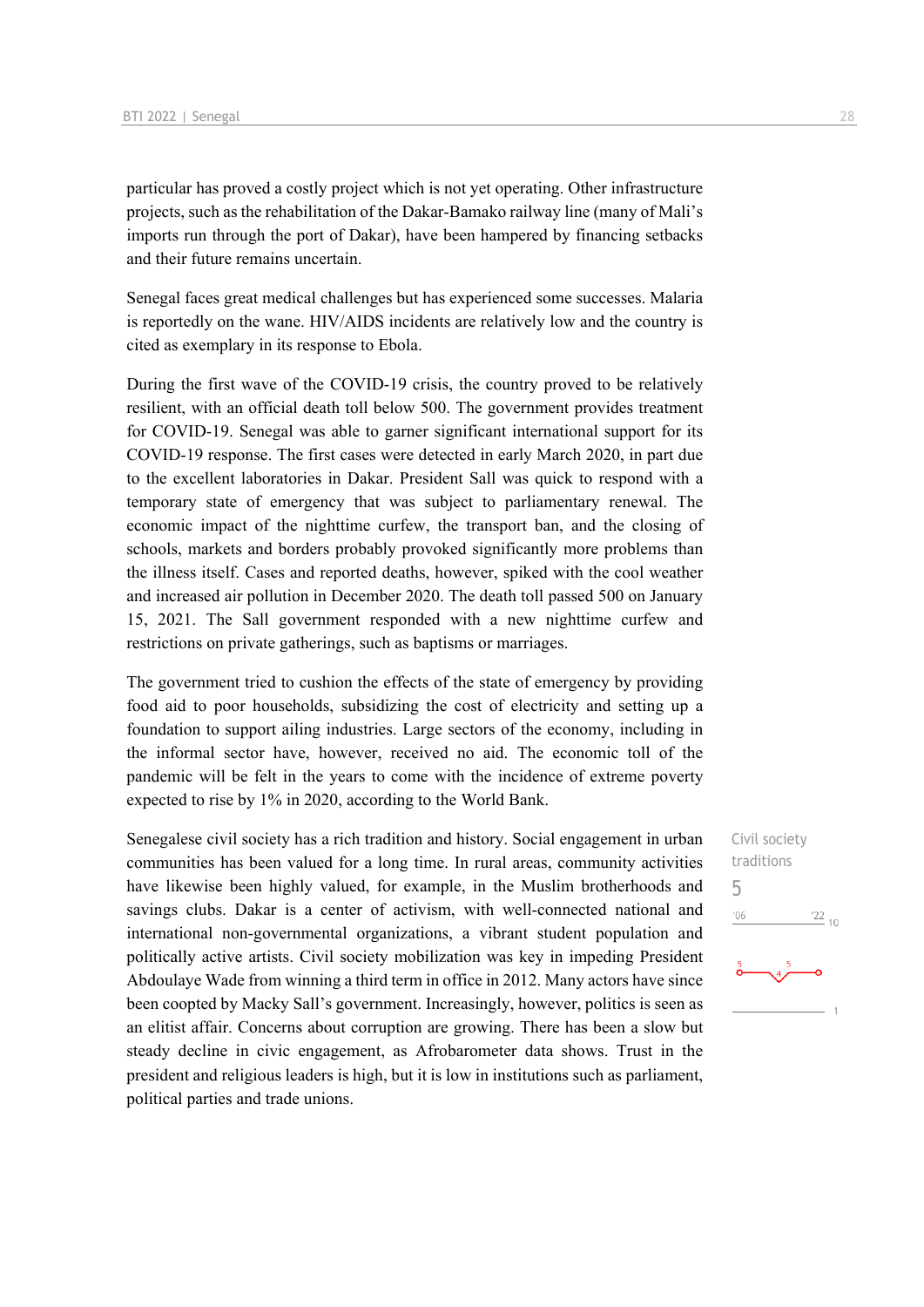There are no pronounced ethnic or religious conflicts in Senegal. The Casamance problem remains difficult to resolve, even though links between rebels and the neighboring countries of Guinea-Bissau and The Gambia have significantly weakened after the longtime Gambian dictator Yahya Jammeh was deposed in early 2017. Senegalese organizations, some of which have a mandate from the government, are undertaking efforts to reach out to the rebels and calls for peace have risen in number. The government has invested in the infrastructure of the region, presumably to remove some of the causes of the conflict. Official talks have been conducted at in Rome at the head of the Saint'Egidio since 2012, the last talks held in February 2020, but not much has resulted from the negotiations.

Senegal has a remarkable capacity for peaceful conflict resolution. President Sall governs with a very large majority in parliament. After a government reshuffle in November 2020, he succeeded in including the second strongest presidential candidate, Idrissa Seck, and his party in the government. This decreased the strength of the opposition. During the state of emergency, President Sall met with opposition leaders to assure a broad consensus on anti-COVID-19 measures. This "sacred alliance," as it was called, endured several weeks, before the opposition made accusations of corruption regarding tenders for delivering emergency funds, but the crisis's management was not fundamentally questioned.

The appearance of Ousmane Sonko, a former anti-corruption official, on the political scene has led to a somewhat more divisive rhetoric in Senegal's political establishment. When Sonko proclaimed in 2020 that neither Macky Sall, nor his government "liked" the Casamance, this was seen as an attempt to garner headlines by fueling the dormant conflict. Sonko is vocal in accusing the government of corruption. His appeal among the young generation with an uncertain future seems to be growing. Sonko achieved a surprisingly high number of votes in the 2019 presidential elections. There are bouts of electoral violence, but the scale and intensity are not comparable with many other West African countries.

Tensions between the Muslim majority and the Christian minority are rare and overall religious coexistence in Senegal is exemplary. Renewed anti-French demonstrations after President Macron's statements regarding freedom of speech in connection to the Charlie Hebdo cartoons were peaceful.

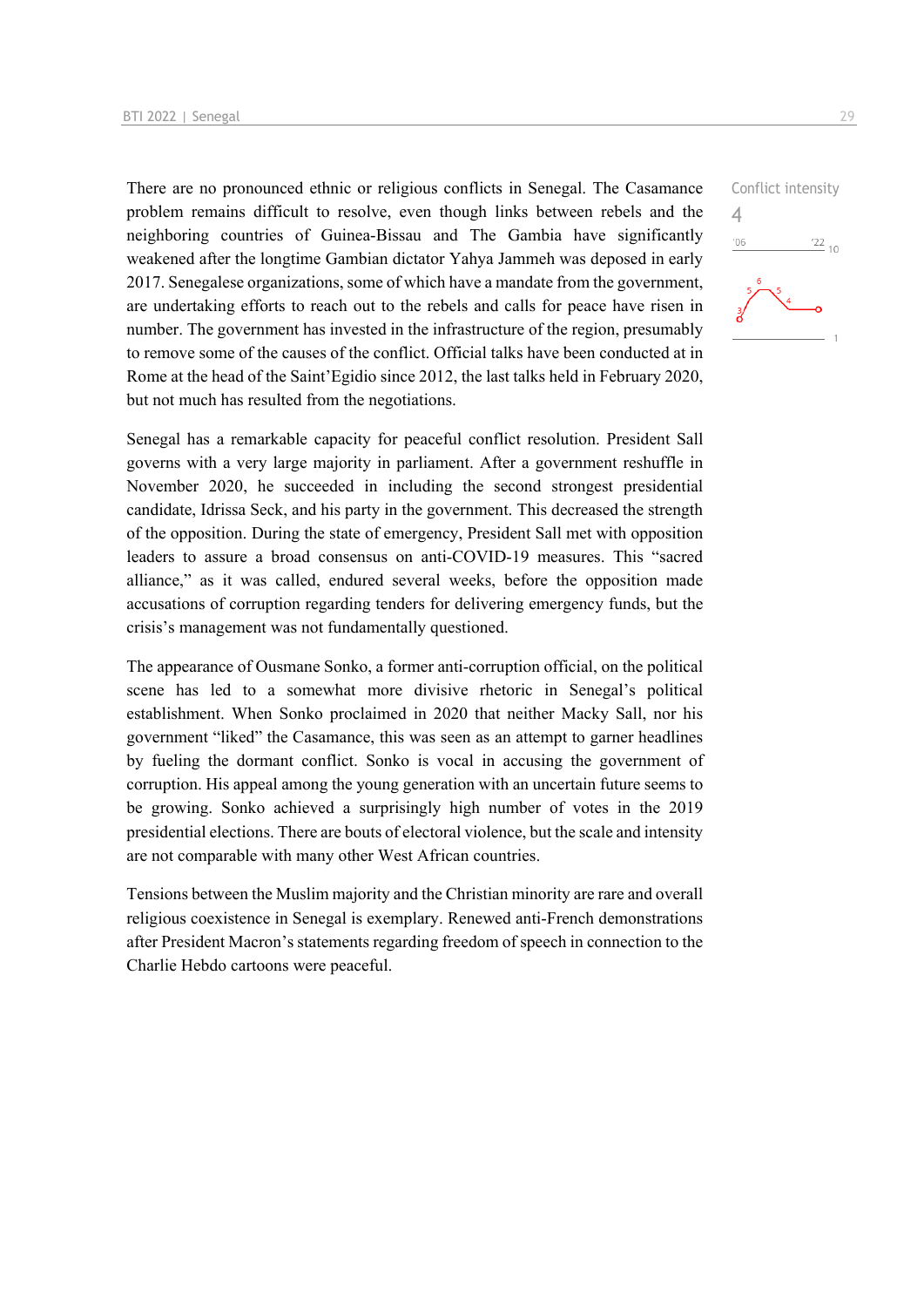#### II. Governance Performance

#### **14 | Steering Capability**

Senegal's political leadership is committed to constitutional order, democracy and the market economy. The current government sets coherent strategic priorities with its Plan Sénégal Emergent (PSE), with a goal of transforming the country into an emerging economy by 2035 by combining economic growth with the well-being of the population and good governance. The first phase of the PSE was concluded in 2018 and had a strong focus on public or public-private infrastructure investments. While the government considers it a success, some critics question whether the priorities chosen for infrastructure investment were always the right ones.

The PSE was operationalized by the Plan d'Action Prioritaire (Priority Action Plan, PAP-1), which was replaced by the PAP-2 for 2019 – 2023. The original plan relied heavily on foreign direct investment, but the COVID-19 pandemic led to a somber outlook and highlighted the pitfalls of too heavy a dependence on an international division of labor. A strategic review resulted in the PAP-2A that adjusts government priorities. While investments and public-private partnerships still form the basis of the country's infrastructure development goals, the PAP-2A generally aims for a selfsufficient economy and places strong emphasis on upgrading the country's health infrastructure and supporting research and development with a domestic pharmaceutical industry. It is an adjustment rather than a break with past priorities.

While the Senegalese government's strategic ability is as remarkable as the country's communication skills (the government is capable of mobilizing enormous external support), not all aspects of its strategy are treated in the same manner. The PSE rests on three pillars – economic transformation; the well-being of the population (including a reduction in inequality); and the strengthening of peace, liberty and stability, the government's focus was clearly on economic development with governance and social policy questions somewhat sidelined. Some of the policies also directly contradict each other. The stark contrast between the development of offshore oil and gas production or the construction of a new port with the pronounced protection of the environment and development of the (eco)tourism sector (the proposed new port is in a sensitive marine area), for example, remains unresolved.

#### Question Score

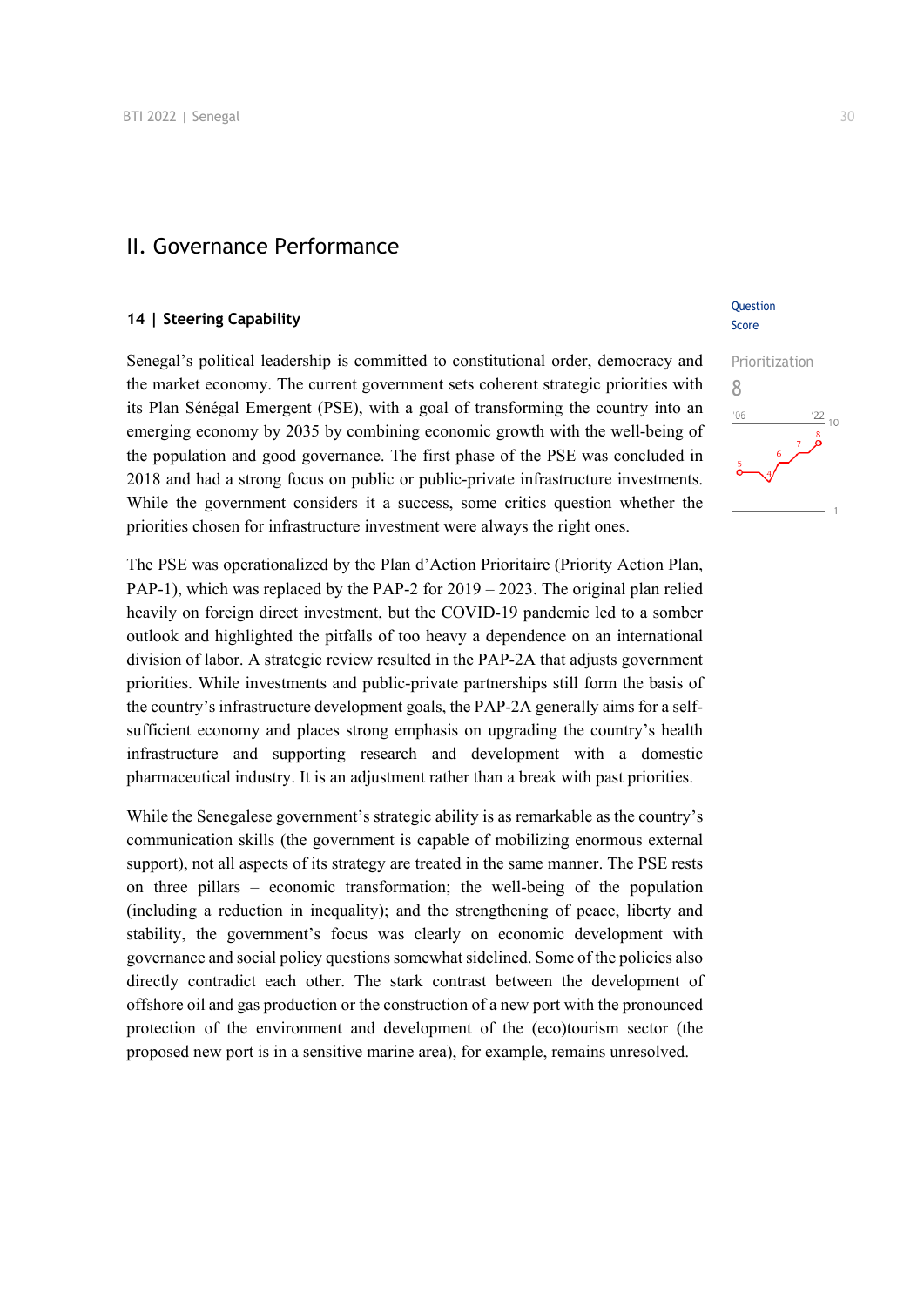Macky Sall's government has launched a considerable number of initiatives since 2012. While FDI has increased and some key projects – such as the construction of the satellite town and the special economic zone of Diamnadio, close to Dakar – have advanced considerably, others – such as the TER, the regional commuter train – have stalled. The proposed "zero waste Senegal" and a ban on plastic bags have not been implemented or enforced. Universal health coverage, implemented in 2013, is on the brink of failure and job creation has been below expectations.

The abolition of the office of the prime minister after the presidential election in 2019, justified by the goal of establishing of a "fast track" government without institutional delays, is largely interpreted as a failure. Some other failures can be attributed to a lack of consultation with key stakeholders, rushed implementation or unclear responsibilities. Many of these policies, such as the universal health coverage, are based on a very broad societal consensus, and their failure is not due to the existence of veto players.

A government reshuffle in November 2020 and ideas to change the political status of Dakar, a city traditionally run by opposition forces, have failed to garner support among the population and are largely seen as attempts to weaken Sall's potential competitors.

The COVID-19 pandemic not only delayed the production of offshore oil and gas but will also lead to dim prospects for FDI flows, which have been a linchpin in Senegal's development strategy.

The Senegalese government is relatively open to consultations and generally accepts advice and critical thinking from national and international partners. It has established a Commission d'Evaluation et de Suivi des Politiques & Programmes Publics (Evaluation and Monitoring Commission for Public Politics and Programs) and is open to conducting audits and to reviewing failed policies. The IMF has conducted several rounds of consultations. International development partners are frequently consulted, as is the grassroots level when new policies are developed – a new national urbanization policy, for example, gave rise to several workshops at the community and neighborhood levels.

However, the "national dialogue," an institutionalized exchange between government, opposition, civil society and academia about the fundamental organization of the country has so far failed to produce substantial results.

The PSE's implementation plan was revisited after the COVID-19 pandemic and altered to fit a new global setting. However, details often get lost in a flurry of topdown policy initiatives. The application decrees for a new press code that entered into force in 2017, for example, were only signed in January 2021.

The government's response to the COVID-19 pandemic is unlikely to impact the transformation to democracy and a market economy, as the measures were temporary, subject to parliamentary oversight and the adjustment of the development strategy relies on market mechanisms, including private investors.



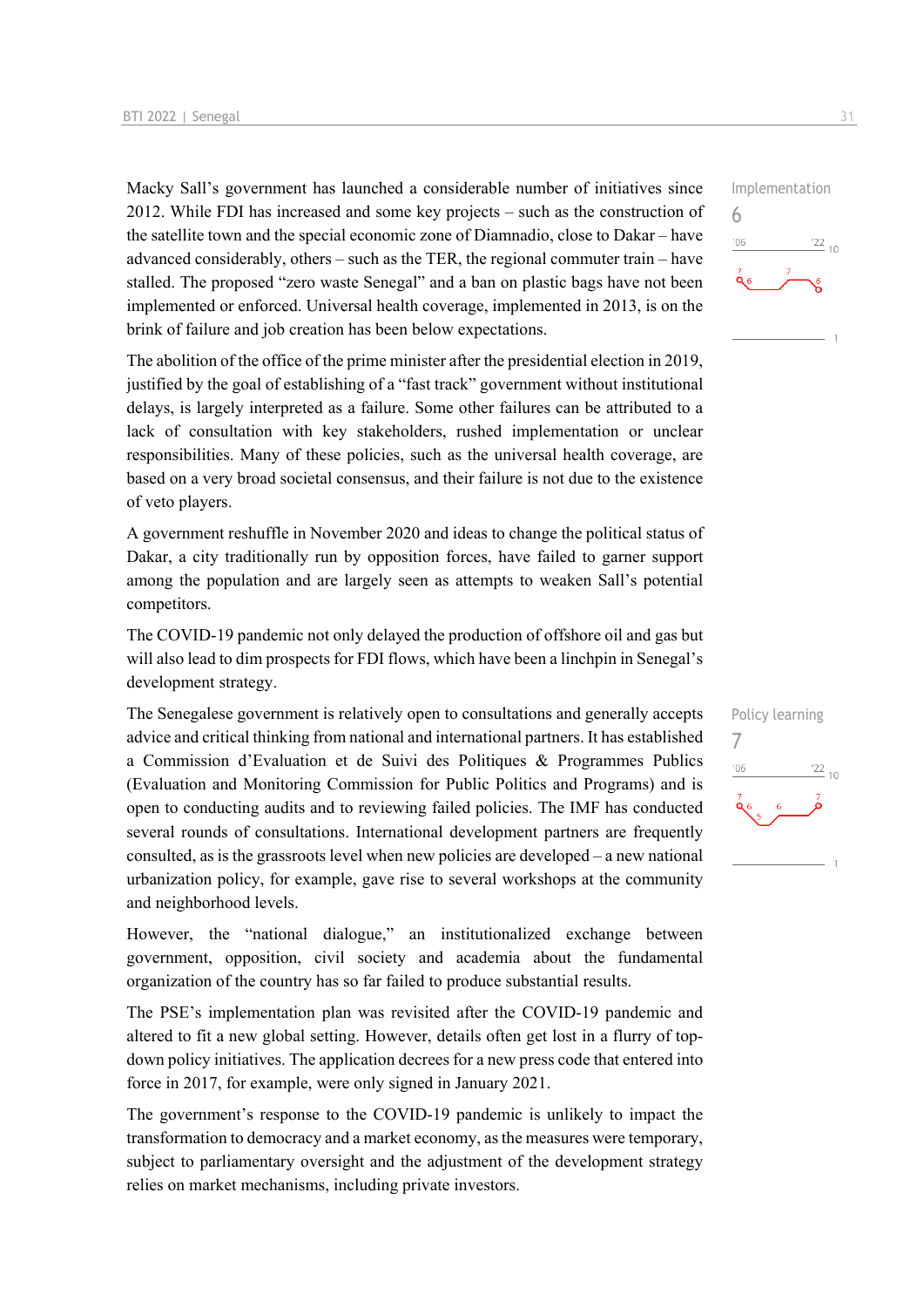#### **15 | Resource Efficiency**

President Sall reshuffled his government in November 2020. The new government was met with broad criticism, as several rather popular ministers and heads of state institutions (such as the foreign minister and the head of the Economic, Social and Environmental Council, CESE) were removed, while presumably underperforming cabinet members were able to hold on to their positions. In some cases, changes will lead to delays in policy implementation and the development of new sectoral strategies.

Senegal does not make efficient use of human resources in its public administration. While there are sufficient numbers of well-educated Senegalese, recruiting processes are not based on merit but on political considerations.

President Sall announced a "fast track" government in late 2019 that would bypass unnecessary administrative delays. Government procedures have not visibly sped up.

Senegal has strengthened its fiscal transparency and aligned its legal framework on public finance with West African Economic and Monetary Union (WAEMU) directives, which rely on international best practices. In 2018, the IMF conducted a fiscal transparency evaluation that assessed the country at an average level of fiscal transparency compared to countries of similar size and economic development.

The IMF states that fiscal legislation is in line with international best practices and fiscal planning is overall sound. Some practices in monitoring risks and fiscal transparency are rated as "good," whereas the IMF criticizes the fact that certain documents, for example, on tax expenditures, are not made public and a thorough analysis of fiscal risks, for example, on oil price volatility or possible costs of PPPs, are not conducted.

Senegal's government is aware of the potentials of digitalization and has initiated an ambitious Digital Senegal Strategy 2025 program to digitalize parts of its administration and the economy. However, much remains to be done as the digital infrastructure needs to be updated and telecommunication prices are comparatively high.

The government has been able to mobilize significant resources for its COVID-19 emergency response. Medical facilities and laboratories were upgraded and poor households were supported with food aid and the subsidizing of electricity bills. While some aspects of the response have been criticized – such as the sidelining of the informal sector and transparency issues with regards to tenders – Senegal has internationally been cited as a model country in its responses to the pandemic.

Efficient use of assets 6 $\frac{22}{10}$  $-06$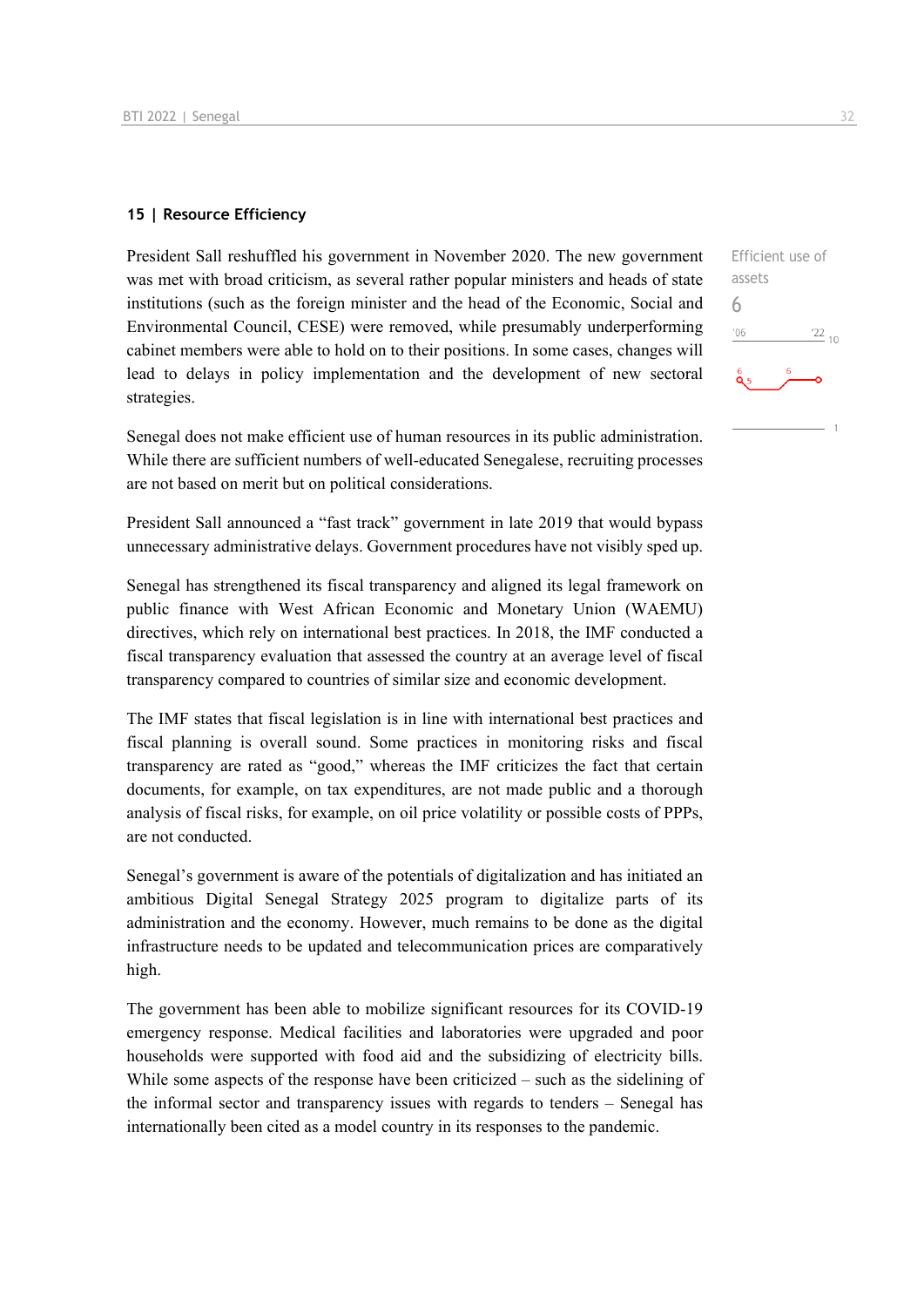The Senegalese government pursues objectives that are sometimes mutually conflictual, particularly between infrastructure investment and environmental protection, or between the strengthening of agriculture and industrialization (as in the case of Diamnadio, which was built on fertile ground). Despite outreach attempts, not all stakeholders – for example, many informal sector workers – have the impression of having an equal say in the planning and implementation of policies, leading to some perspectives being marginalized. This has, for example, been the case with the planning of the BRT, a rapid bus line through Dakar and its suburbs, that was largely planned without consulting informal sector transport workers. Another example is the provision of water in rural areas through a public-private partnership model that has largely failed to deliver. As many decisions are centralized, appropriate solutions suited to local contexts cannot always be found. Decentralization policies – pursued through the "acte III de la decentralization" – have led to contradictions. The political status of cities with elected majors is increasingly questioned since only two decentralized structures – "communes" and "départements" – are established.

Anti-corruption was one of the key promises of Macky Sall's government in 2012. Consequently, anti-corruption policies feature in the Plan Sénégal Emergent. Senegal has an anti-corruption agency, the Office nationale de lutte contre la Fraude et la Corruption (the National Office Against Fraud and Corruption, OFNAC) and a special court dedicated to fighting corruption, the Cour de repression contre l'enrichissement illice (CREI), the Court of Repression of Illicit Enrichment).

There have also been allegations of non-compliance with tender rules with regards to the transportation of food aid during the COVID-19 crisis, although the Senegalese government established a committee to oversee the management of its Force Covid-19 Fund, that was meant to alleviate economic shocks during the pandemic.

Senegal respects WAEMU provisions and submits annual statements to supreme audit institutions. The Court of Accounts presents its annual findings to the National Assembly. The IMF, in its 2019 Fiscal Transparency Evaluation, states that the quality of reporting is "basic" but notes that considerable progress with regards to budget transparency has been made.

Asset declaration is mandatory for holders of high state offices. President Sall made public his assets in 2012, as have almost all his cabinet members, though some have resisted doing so, delaying their declarations.

Party finance and campaign regulation remains murky as many parties fail to submit mandatory reports on party finance to the Ministry of the Interior. Parties are obliged to finance themselves exclusively with donations and membership fees from nationals, but the extent to which the diaspora counts as "national" is contested. This leads to party finance depending to a great extent on access to government positions with budgetary discretion.



Anti-corruption policy 5 $\frac{22}{10}$  $06'$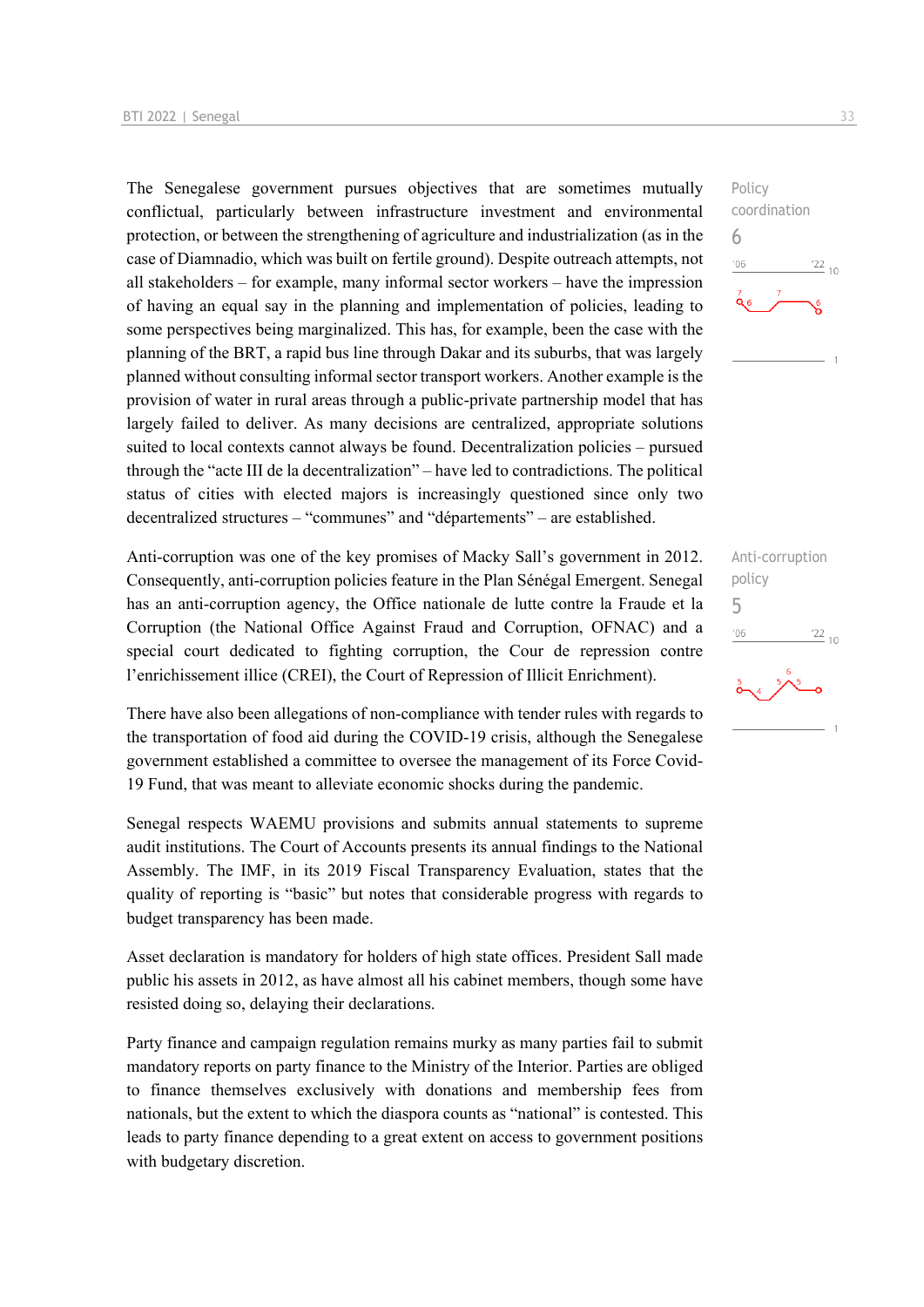#### **16 | Consensus-Building**

All relevant actors in Senegal are committed to the principles of democracy and to the goal of building a successful market-based economy. Sall's governing coalition assembles former members of Abdoulaye Wade's supposedly liberal PDS, pragmatic parties such as the president's APR, the Social Democrats (PS) and (post-) communists (PIT).

The importance of free and fair elections is undisputed, and Senegal prides itself of never having experienced a coup d'état. However, the prevailing economic and political influence of religious actors is a sensitive topic not subject to broad public debate. Limits on freedom of association are furthermore established with regards to exclusively regional or religious political parties, which are not permitted by law for fear of separatist tendencies.

In general, ideology plays less of a role in political disputes than personality. Political parties rarely differ on fundamental political or economic issues. General support for a market economy is pragmatic, rather than ideological. A strong social security system is a policy goal across the political spectrum.

The government and the political opposition are broadly committed to democracy and a market-based economy. Anti-democratic veto players do not pose a threat, but religious forces have significant mobilizing power and their agendas are not necessarily in sync with democratic values. The military is apolitical and under democratic civilian control. The government and Senegal's Muslim brotherhoods, however, have difficulty controlling the many madrasahs, Quranic schools that are often influenced by radical interpretations of Islam. Senegalese have also witnessed the spread of radical Islamism in the subregion (Mali, Burkina Faso, Nigeria) with growing concern.

Senegal's political leadership prevents cleavages from widening. Senegalese governments have a long tradition of co-opting opposition figures (political parties and civil society) into government. While this is a Senegalese way of resolving conflicts, establishing consensus and preventing radical conflict, it does not enhance democratic reform because it is also a tool to keep opponents at bay and ultimately from political power. In accordance with this strategy, Macky Sall's government is based on a broad coalition. With the latest cabinet reshuffle, Sall even coopted the Rewmi Party of his principal opponent in the presidential elections of 2019, Idrissa Seck, into government, leaving the role of opposition leader to Ousmane Sonko's Pastef, which is more radical than the Rewmi Party. Sonko has strengthened ties to Dakar's former major and former PS member, Khalifa Sall, increasing prospects of a strong oppositional block.

Consensus on goals 9  $\frac{22}{10}$  10



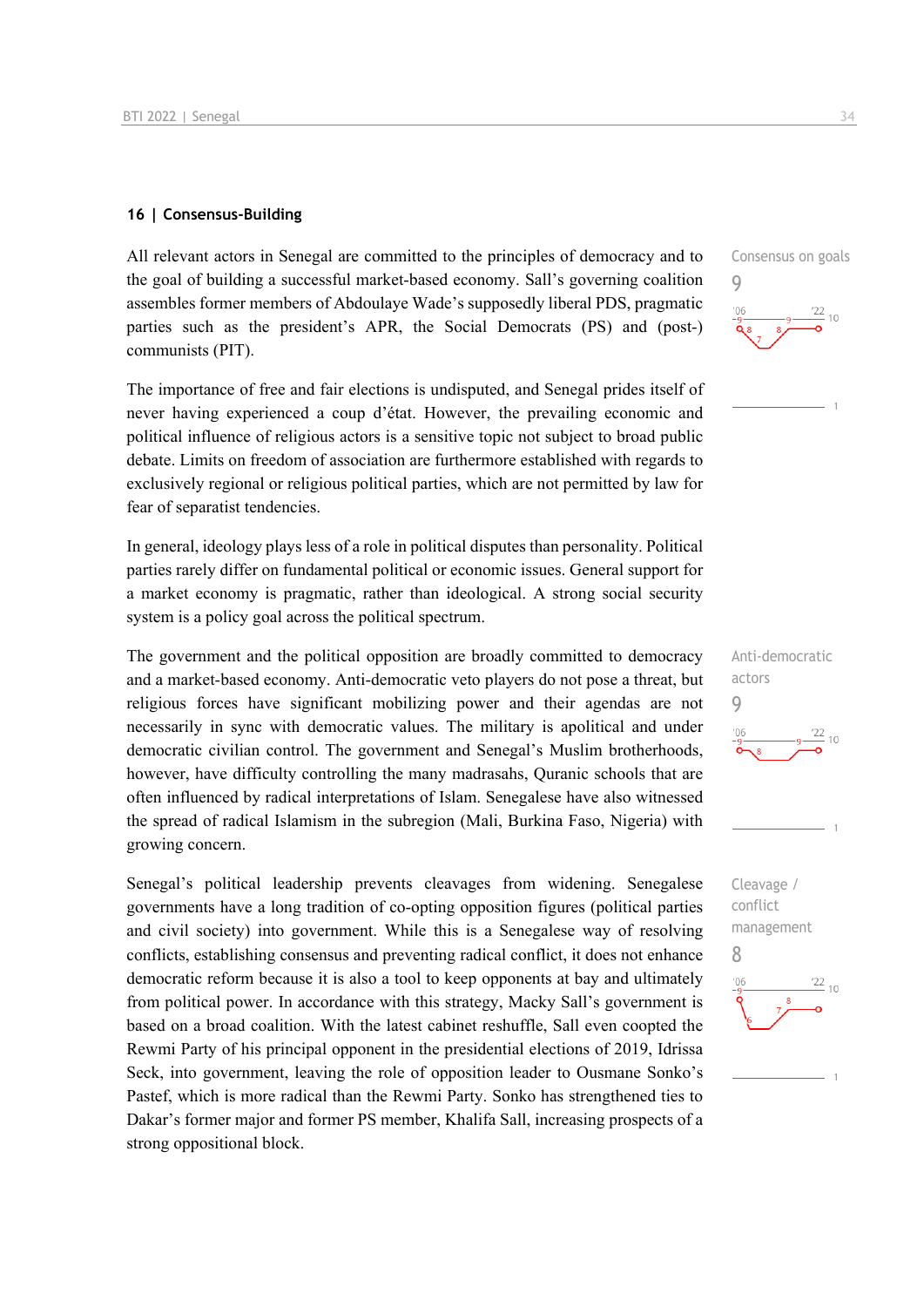Muslims (95% of the population) and Christians (5%) peacefully coexist and President Sall is pursuing an inclusive and peaceful approach. The intensity of the Casamance region has been reduced by the openness of the Sall government to negotiations and to investing in Casamance's economic development.

Senegal has a tradition of consultation and peaceful conflict resolution. The current government is no exception to the rule. Strong links exist between the government and key actors in civil society. Past and present presidents have frequently consulted with religious leaders. Trade unions are recognized by government, their rights enshrined in the constitution, and they are part of institutionalized social dialogue. The Sall government has offered cabinet posts and leadership positions in government agencies to civil society leaders, some of whom are known to be quite outspoken. Not all have accepted the offers for fear of being coopted.

After his electoral victory in 2019, President Sall launched a "political dialogue" that is divided into several commissions and is supposed to tackle the country's main political and economic questions – such as the status of the opposition, political party finance, and also questions such as the protection of the environment and resource transparency. Invitations have gone out to opposition parties, trade unions and civil society actors. Many have accepted.

Civil society has been involved to a limited degree in the oversight of the handling of the Force COVID-19 Fund, the government's main financial mechanism for responding to the outbreak of the pandemic.

Serious human rights abuses were reported during past periods of conflict in Casamance. Despite ongoing calls for peace and mediation initiatives, the government has not yet taken decisive action to reappraise the past and to address the crimes committed by the rebels and the Senegalese army. As time is on the government's side since the rebels are losing strength, it is unsure whether a reconciliation effort will be undertaken. There is a vast discrepancy in the perception of the conflict between the population of Casamance and the rest of the country with regards to government-led human rights abuses.

#### **17 | International Cooperation**

Guided by the Plan Sénégal Emergent (PSE) (see 14), the Senegalese government makes effective use of international assistance. Senegal has become a "donor darling" for several reasons. The country's stability and the strength of its democratic institutions, sustained growth in past years, and its key position with regards to migration and security in the Sahel have raised its international profile. President Sall has participated in every G20 summit since 2013. In late 2020, he assumed the copresidency of the Forum on China-Africa Cooperation (FOCAC), with a possible summit in Senegal in 2021.





Effective use of support 9 $\frac{22}{10}$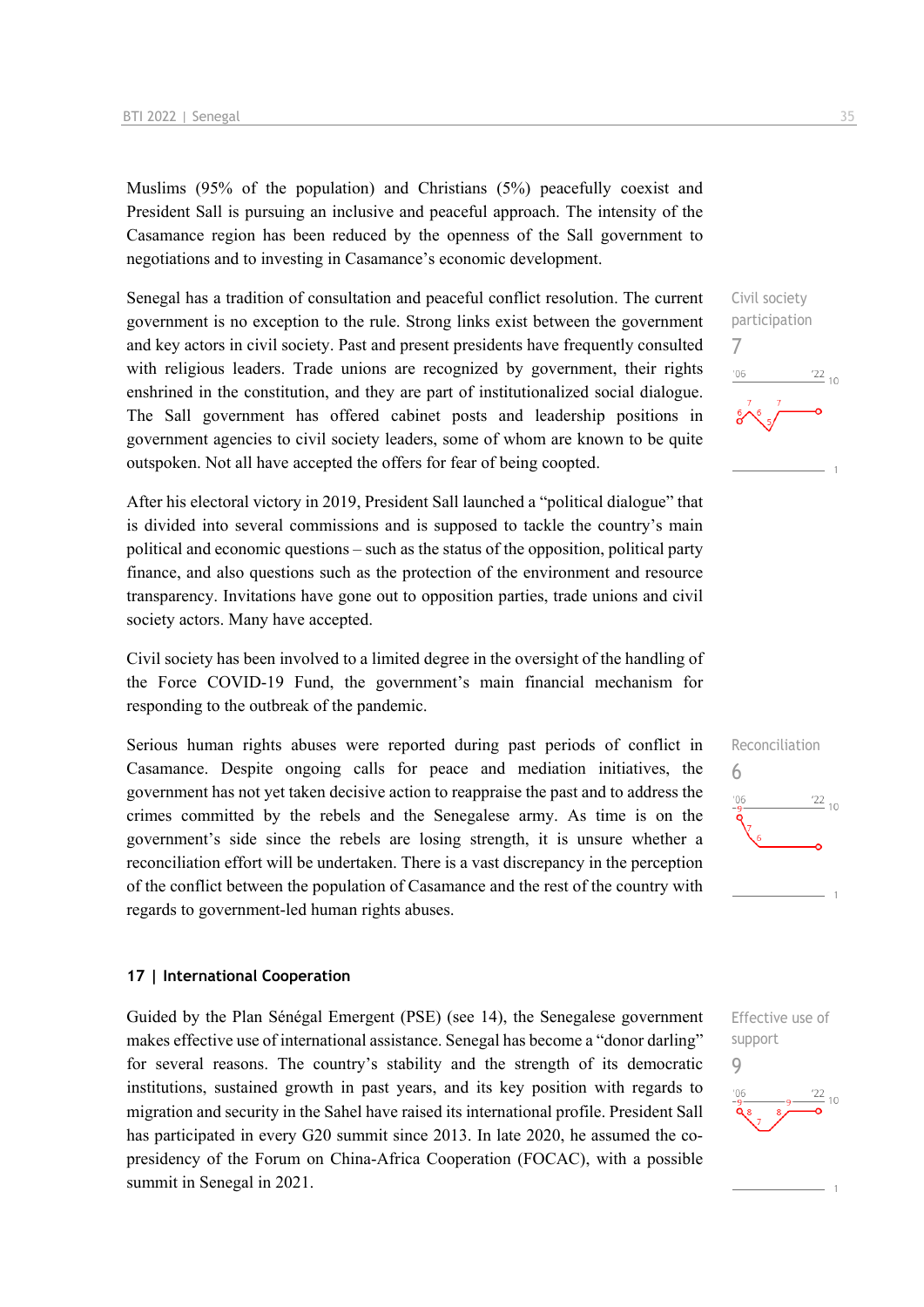President Sall has greatly improved relations with the World Bank and the IMF and has proven very effective in negotiating grants and credits. In April 2020, the Senegalese government was granted a \$442 million emergency financial assistance from the IMF to help meet its balance of payments needs stemming from the COVID-19 pandemic. At the same time, the World Bank approved a \$20 million credit from its International Development Association to strengthen the country's prevention, preparedness and response to the crisis. Furthermore, in late 2020, the German government provided Senegal with a grant of  $E100$  million via its KfW Development Bank. The grant was the first of its kind that was paid as "budget aid," a direct transfer to government accounts. This was bolstered by an EU grant of  $E124$  million. Both grants were meant to counter the economic and social effects of the coronavirus pandemic.

The Senegalese government is open to consultations with international partners. The IMF has concluded several rounds of consultations. The World Bank and international partners regularly discuss the country's development paths. Senegal also has a history of consultation with UN agencies. The special economic zone in Diamnadio, one of the landmarks of the first phase of the PSE, was established with extensive consultation with UNIDO. The ILO is consulting on questions of social protection. Arcane government structures and centralization of decision-making in the presidency sometimes lead to frustration among development partners. Priorities do not always align.

Senegal is a reliable partner in the international community, and uses its reputation as a stable and democratic Francophone West African country to garner international support. The country pursues rather decisive policies. It is open to deployment of foreign troops and hosts several UN missions with a regional and subregional focuses. More than 3,000 Senegalese troops and police currently serve in United Nations missions. However, Senegal is not part of the French-led G5 initiative that combats Islamists in neighboring Mali. While Senegal is active in the United Nations – the country has been a member of the UN Security Council three times, including from 2016 to 2017, but largely ignored condemnation of its trial of Karim Wade by the UN Working Group on Arbitrary Detention. Compliance with international agreements is high and submission of national action plans – as in the case of the international climate convention – is usually timely. There are no disputes in the WTO framework involving Senegal.

While Senegal has engaged in the G20 Compact with Africa and a "reform partnership" with the German government, the country refuses to cooperate on the repatriation of irregular migrants for fear of public opposition and a drop in remittances. Senegalese government and society also strongly refuse any change in its stance against LGBTQ rights.

Credibility 8 $\frac{22}{10}$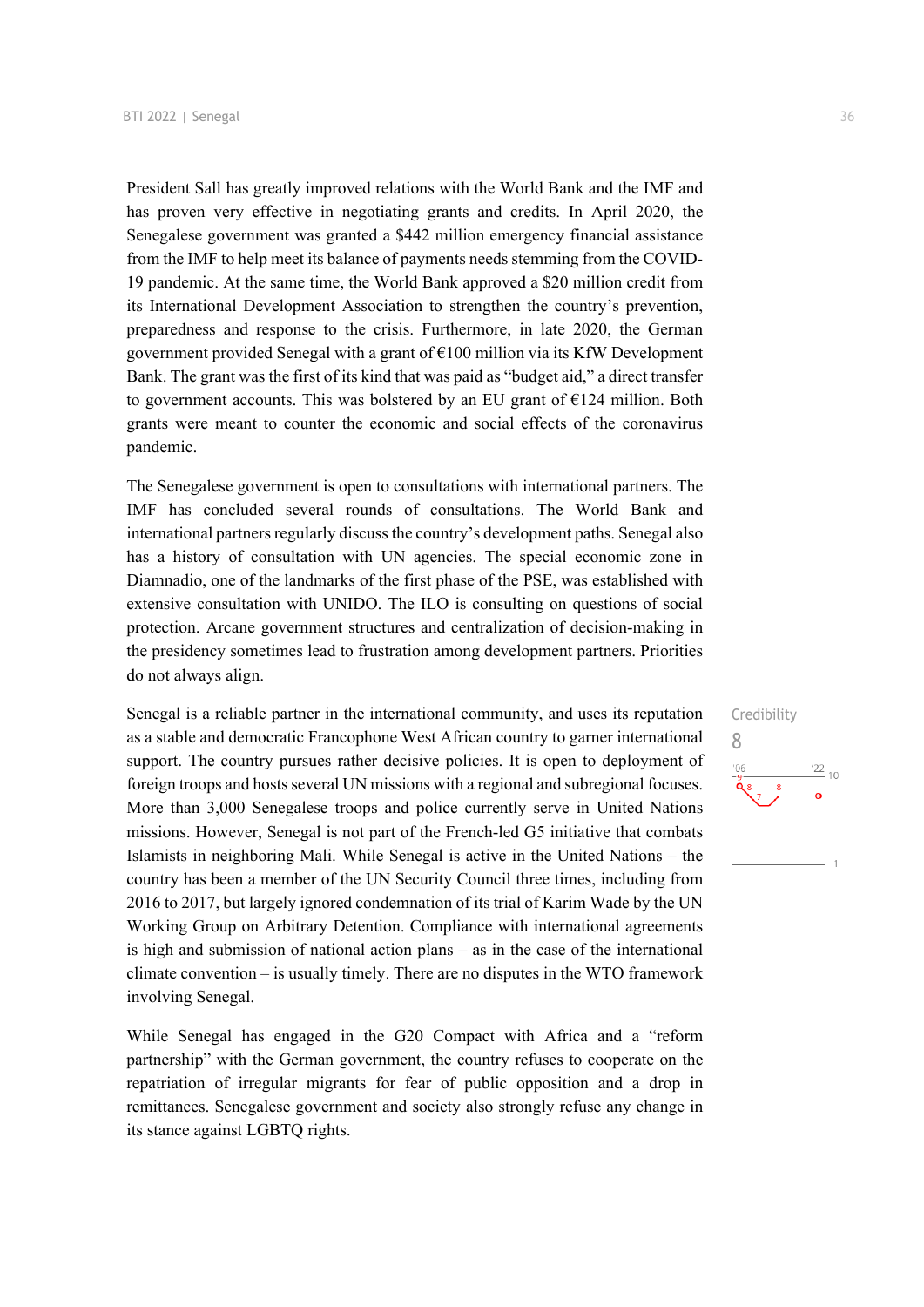Senegal is an active member of the most important regional and subregional organizations such as the ECOWAS and the WAEMU. It has brought much of its legislation and budget procedures in line with WAEMU directives and has for many years observed WAEMU convergence criteria. It is actively involved in the African Union and admitted electoral observation missions from the African Union and the ECOWAS during the 2019 presidential election. President Sall was instrumental in organizing the ultimately peaceful transition of power in the Gambia in early 2017. Under the Sall government, traditionally tense relations with neighboring Mauritania have significantly improved, not least with regards to the joint management of common offshore oil and gas deposits.

While Senegal supports the UN MINUSMA mission with a deployment of soldiers, it has not been part of the G5 initiative, despite repeated attempts to acquire observer status. After the coup in Mali in 2020, Senegal briefly closed its borders for trade with the neighboring country, but things quickly got back to normal in subregion.

Regional cooperation 9 $\frac{22}{10}$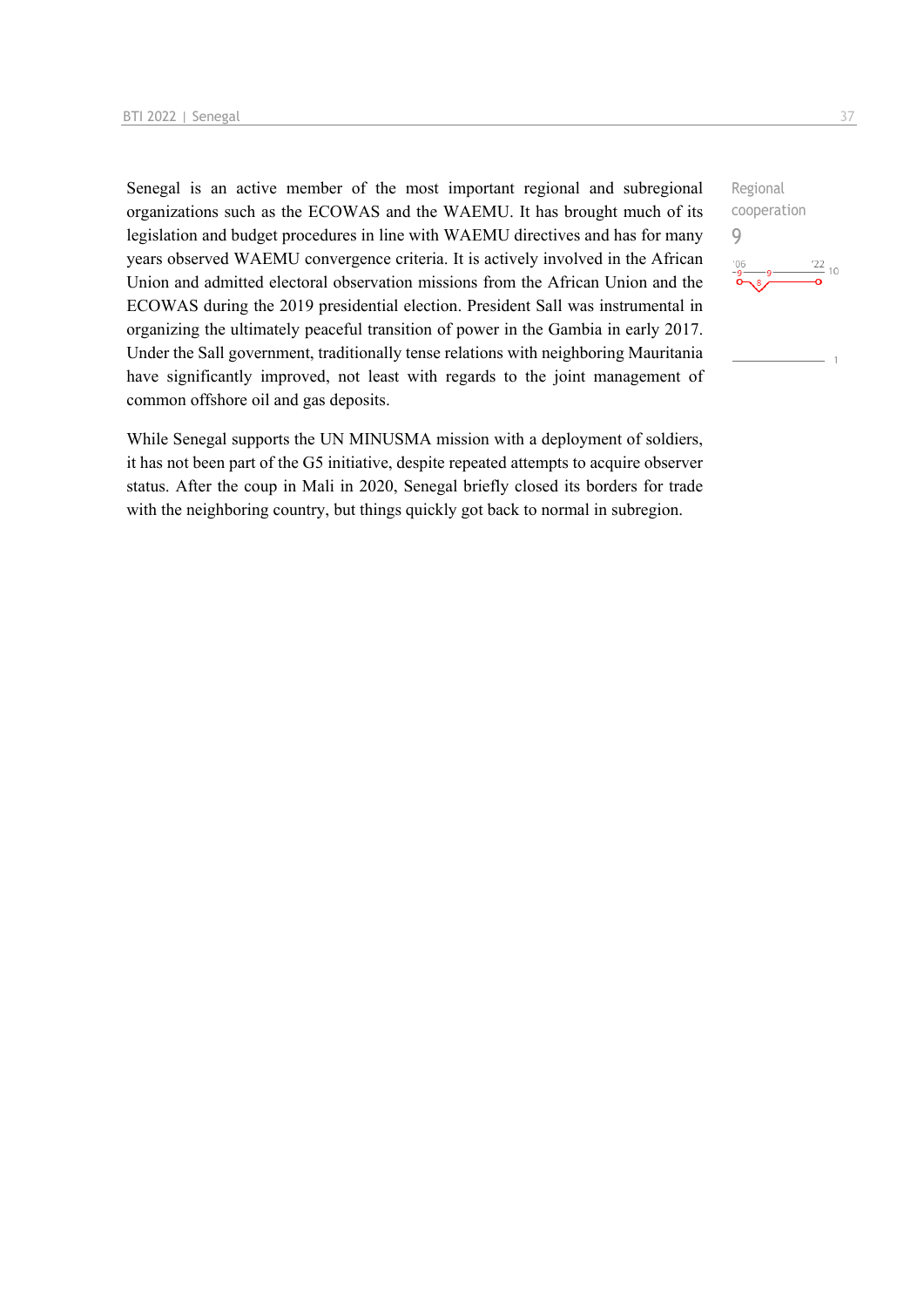## Strategic Outlook

Despite having successfully attracted investments and registering high GDP growth rates, Senegal is far from solving its structural challenges. Macky Sall promised fundamental reforms during his campaign and initiated a phase of political, economic and social transformation. Not all his projects have been successful, and some key issues have remained untouched. Frustrations are high among portions of Senegal's population, especially urban youth. While the political opposition around Ousmane Sonko does not have the network or resources to pose a threat to President Sall, there is danger that the broad societal consensus could deteriorate if grievances are not addressed. Sall's strategy of attracting foreign direct investment to lift the country out of poverty has shown some successes, but job creation has been slow and population growth remains high.

Sall needs to use his last three years in office to strengthen the independence of the judiciary, deliver on anti-corruption and decentralization promises and strengthen checks and balances in order to improve governance and calm fears of an omnipotent presidency and impunity for those close to the center of power. He also needs to critically evaluate why some policies have largely failed to produce results, such as the universal health insurance, and change course.

The government has relied heavily on creating infrastructure and favorable framework conditions for investment. Some aspects of its course need to be critically evaluated and weighted against their costs before continuation: These include the potential role of taxation versus tax expenditures, or the effectiveness of special economic zones versus stronger support for the large informal sector. Social policies, a reduction in inequality, credible anti-corruption policies and protection of the environment have all been neglected. This could eventually undermine the transformation process and make existing cleavages more pronounced than they currently are.

President Sall uses his significant national and international reputation to promote Senegal as an emerging African democracy at home and abroad. He successfully employs the overall positive image and exceptional recognition of a relatively small African country as a soft-power resource to attract loans and grants. However, power has also been concentrated in the presidency, and the cooptation of opposition forces has led to some democratic actors feeling increasingly sidelined. As Sall is most likely in the middle of his last term in office, the concentration of power, the lack of decentralization, and a balance between government and opposition are matters with which his successor will have to contend.

International partners should keep a close watch on freedom of expression and civil society engagement. Suppression of these would severely damage the country's democracy. Questions of (anti-)corruption and independence of the judiciary should also be addressed.